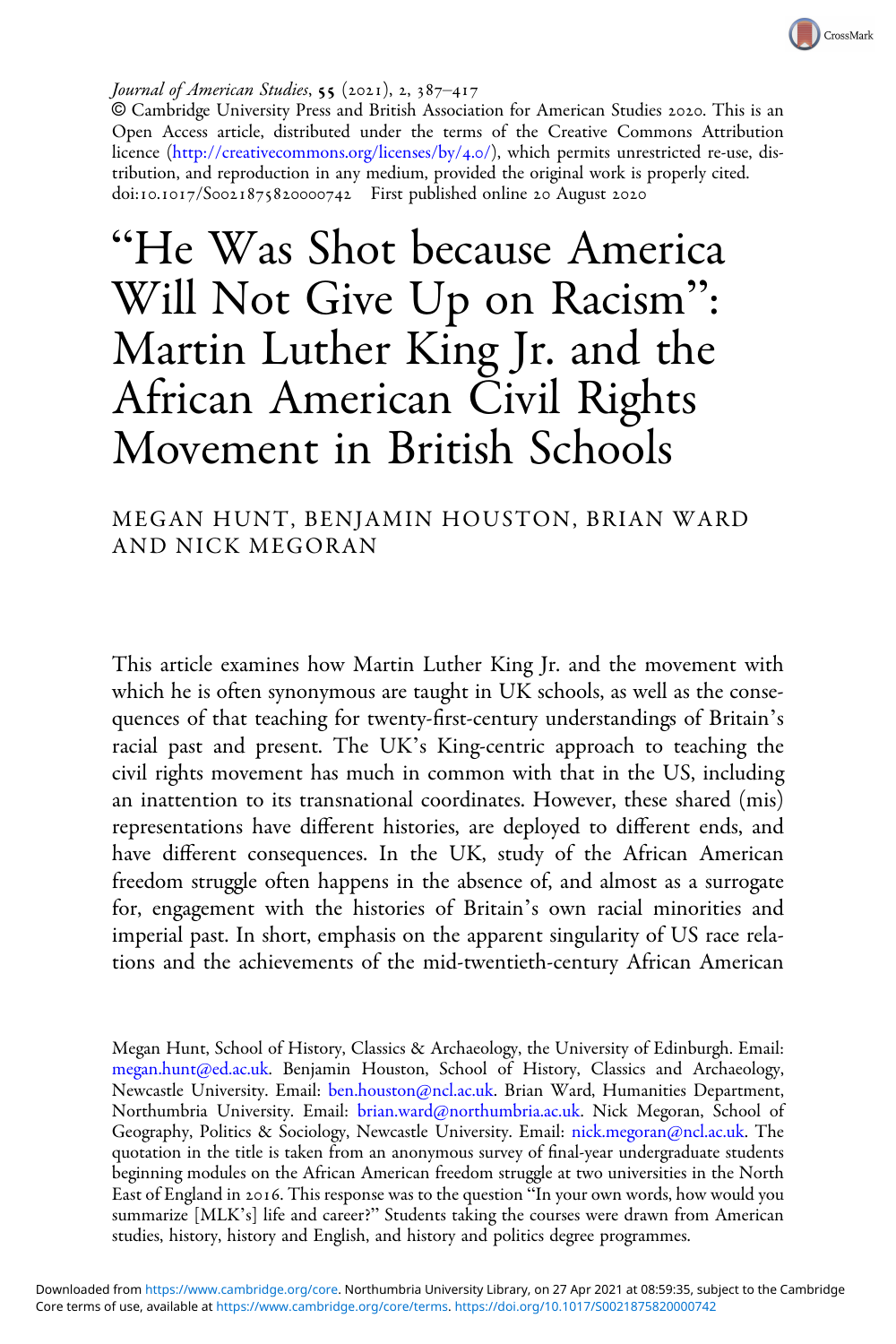freedom struggle facilitates cultural amnesia regarding the historic and continuing significance of race and racism in the UK. In light of the Windrush scandal and the damning 2018 Royal Historical Society report on "Race, Ethnicity and Equality in UK History," this article argues both for better, more nuanced and more relevant teaching of King and the freedom struggle in British schools, and for much greater attention to black British history in its own right.

I

Writing to the Maroon Tiger as a Morehouse College student in 1947, Martin Luther King Jr. argued that, alongside cultivating the practical skills necessary for a successful and virtuous life, education should help students avoid having their minds "invaded by legions of half-truths, prejudices, and propaganda … Education must enable one to sift and weigh evidence, to discern the true from the false, the real from the unreal, and the facts from the fiction." Ironically, however, and as this article explains, King's historic legacy now embodies the very issue he described. In the US and elsewhere, the systemic misrepresentation of his life and career only exacerbates the problematic treatment of the history of race. This article suggests some of the global repercussions of these distortions by examining how the civil rights movement and King are taught in the UK.

King's life – his social activism, ideas, leadership, and multiple legacies in the US and globally – are all now hotly contested and highly politicized topics within public education, as well as in wider public and political discourses. Indeed, this article contends that the routine oversimplification in classrooms of King's beliefs, tactics, and ultimate significance diminishes, rather than enhances, popular understandings of the entwined histories of race, white supremacy, and a variety of liberation struggles in the US and beyond. The same relentlessly celebratory, triumphalist tendency in depictions of King as a prophet of racial harmony and American civic perfectibility also undermines the global and contemporary relevance of his calls to radically restructure US social and economic life. At a time when scholarship on the African American freedom struggle is increasingly concerned with its international links and ramifications, this article examines how King, and the movement with which he is routinely presented as synonymous, are being

<sup>&</sup>lt;sup>1</sup> Martin Luther King Jr., "The Purpose of Education," Jan.-Feb. 1947, in The Papers of Martin Luther King, Jr, Volume I, Called to Serve, January 1929 to June 1951, ed. Clayborne Carson, Ralph Luker, and Penny A. Russell (Berkeley: University of California Press,  $1993$ ),  $123-24$ .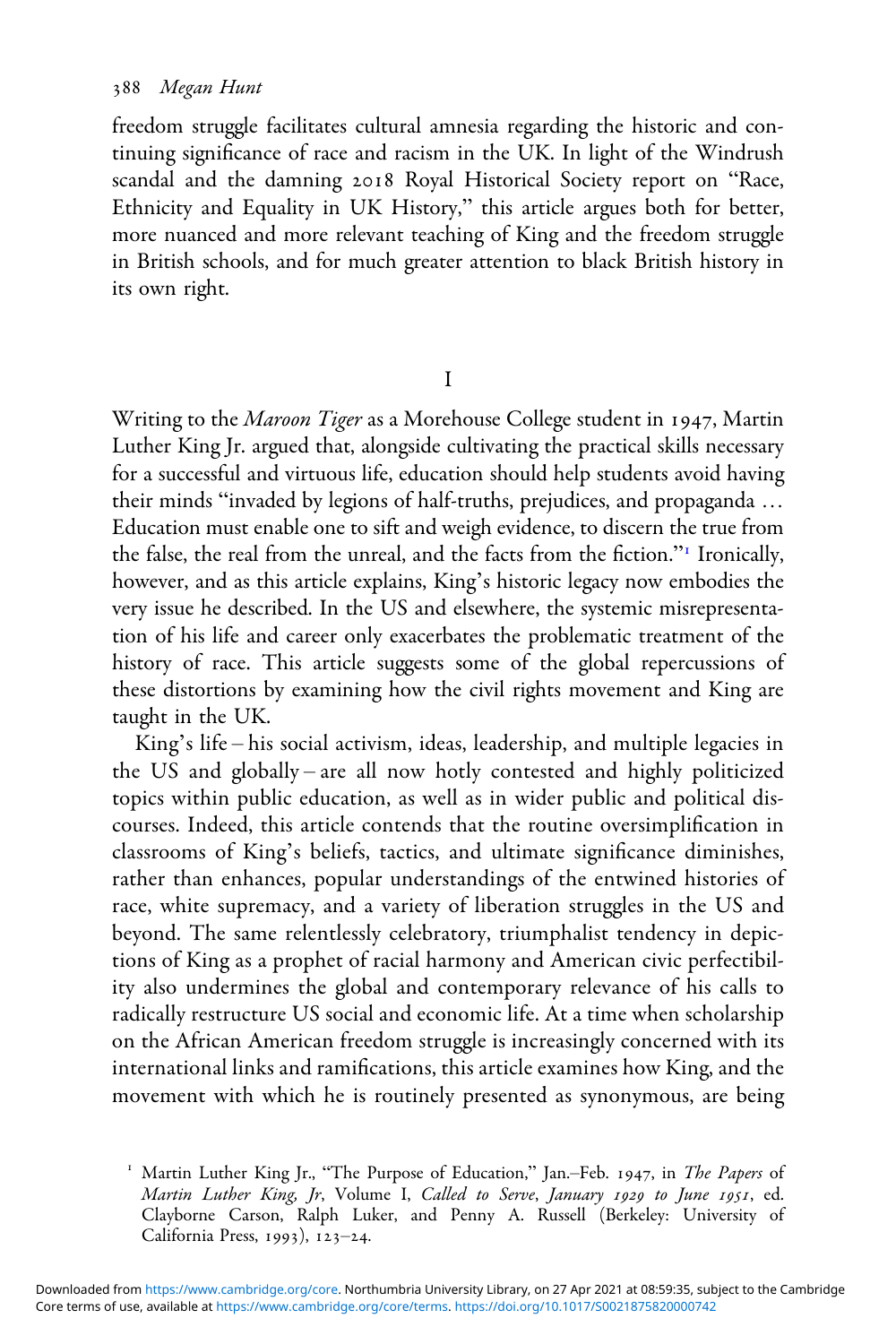taught in British schools, as well as the consequences of that teaching for twenty-first-century understandings of Britain's own racial past, present, and possible futures.

This article samples eight major textbooks and seven curricula specifications that cover King and/or the African American freedom struggle more generally, providing a clear sense of King's place in UK secondary schools and the political consequences of those representations for contemporary social-justice campaigns.<sup>3</sup> Some of the textbooks consulted are broad survey texts of world history, while others are more targeted, as most UK exam boards offer specific courses on particular aspects of postwar America. Comparing our findings with those of similar studies conducted in the US, we argue that a more nuanced understanding of King can help UK teachers and students grapple with the ongoing issues of racism, poverty, and war that King identified when he visited the UK for the final time in November 1967, just five months before his assassination. We also hope to underscore the global resonance and implications of the growing literature of the African American freedom struggle and its cultural memory. This is not simply an academic exercise given the highly charged contemporary significance of teaching global and racial history in a Britain still grappling with the long domestic aftermath of empire and colonialism; growing racial, ethnic, and religious

<sup>2</sup> There is now an impressive literature on connections between the modern African American freedom struggle and global liberation movements, including several that focus on US–British and Irish relationships. See, for example, Anne-Marie Angelo, "The Black Panthers in London, 1967-1972: A Diasporic Struggle Navigates the Black Atlantic," Radical History Review, 103 (Jan. 2009), 17–35; Brian Dooley, Black and Green: The Fight for Civil Rights in Northern Ireland & Black America (London: Pluto, 1998); Robin D. G. Kelley and Stephen Tuck, eds., The Other Special Relationship: Race, Rights, and Riots in Britain and the United States (New York: Palgrave Macmillan, 2015); Mike Sewell, "British Responses to Martin Luther King, Jr and the Civil Rights Movement, 1954-1968," in Brian Ward and Tony Badger, eds., The Making of Martin Luther King and the Civil Rights Movement (Basingstoke: Macmillan, 1996), 194-212; Joe Street, "Malcolm X, Smethwick and the Influence of the African American Freedom Struggle on British Race Relations," Journal of Black Studies, 38, 6 (July 2008), 932-50; Stephen Tuck, The Night Malcolm X Spoke at the Oxford Union: A Transatlantic Story of Antiracist Protest (Berkeley: University of California Press, 2014); Tuck, "The March on London: British–American Connections during the Civil Rights Movement," Bulletin of the German Historical Institute, Supplement  $I_1$  (2015), 81-97; Brian Ward, Martin Luther King in Newcastle: The African American Freedom Struggle and Race Relations in the North East of England (Newcastle upon Tyne: Tyne Bridge Publishing,  $2017$ ); Rob Waters, Thinking Black: Britain, 1964-1985 (Berkeley: University of California Press, 2019); Clive Webb, "Reluctant Partners: African Americans and the Origins of the Special Relationship," *Journal of Transatlantic Studies*, 14, 4 (Dec. 2016), 350–64.

<sup>3</sup> Individual resources are cited as and when they are referred to in the text. A full list of textbooks and curricula consulted is provided at https://doi.org/10.1017/S0021875820000742.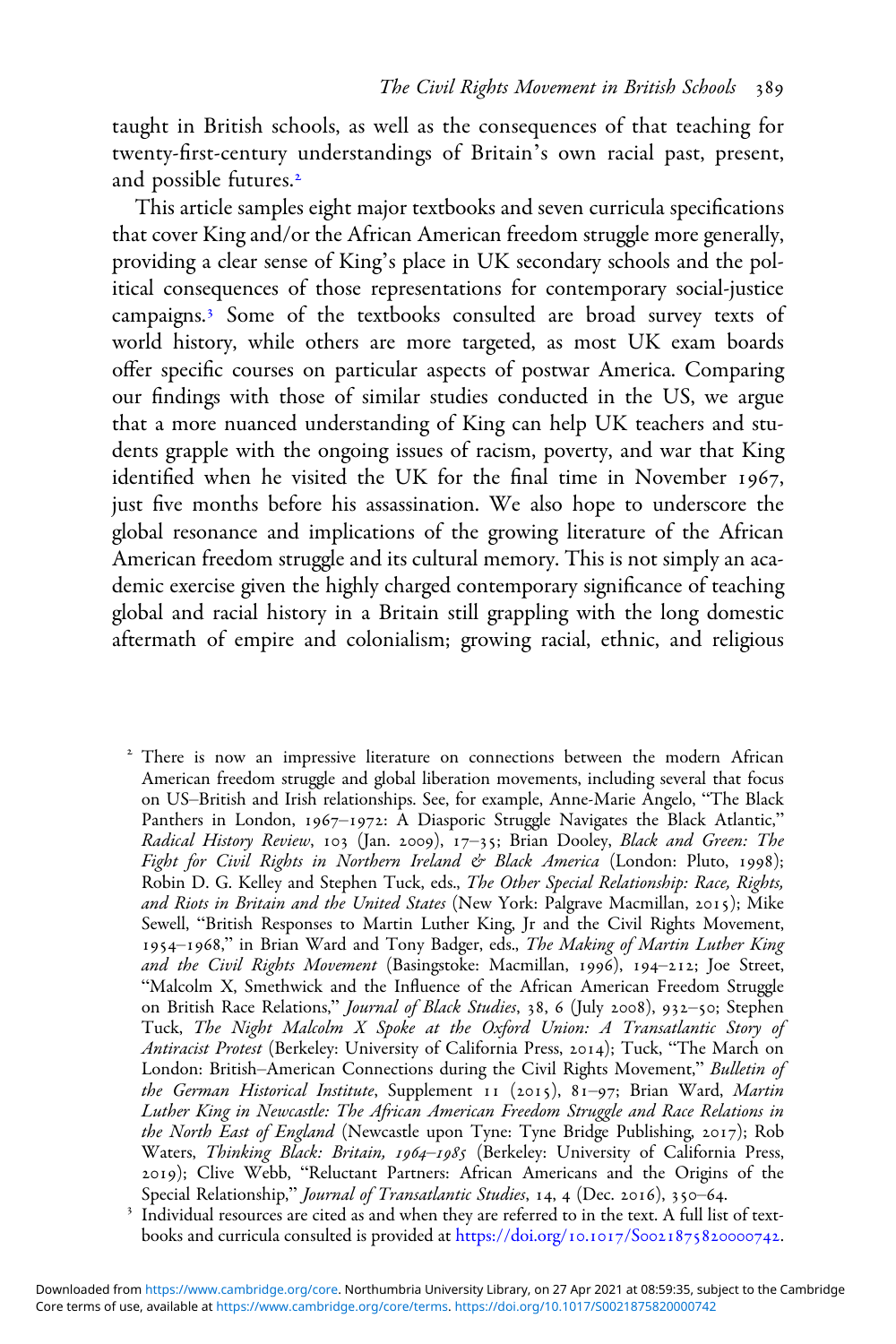diversity; and a resurgent white nationalism that fuelled support for Brexit and found expression in the Windrush generation scandal.

Our survey of UK textbooks highlights many of the same issues that American scholars note about school coverage of the African American freedom struggle and US racial history.<sup>5</sup> The strongest alignment is in the emphasis on King himself, which undervalues the significance of grassroots activism, local leadership, and other important national civil rights figures. As one British textbook summarizes, "King's early life illustrates black problems and opportunities in mid-twentieth century USA. The story of his activism reads like a history of the civil rights movement. He was involved in most of its significant events."<sup>7</sup> Here King is not merely at the centre of the narrative, but becomes it. The entire history of the movement is traced through a

- The Windrush generation refers to those who settled in the UK from British colonies in the Caribbean in the mid-twentieth century, the first of whom arrived on the MV Empire Windrush in 1948. Granted citizenship of the United Kingdom and Colonies by the 1948 British Nationality Act, many who arrived as children travelled on their parents' passports and never received their own documents. In 1971 they were granted indefinite leave to stay, and so were never formally naturalized. In late November 2017 news reports began to surface of members of the Windrush generation losing their jobs, access to National Health Service care, and welfare benefits. Others were threatened with deportation or detained because they lacked official paperwork retrospectively deemed necessary under the Home Office's "hostile-environment" policies. Introduced by then Home Secretary Theresa May in , the "hostile environment" was designed to curb immigration and deport huge numbers of non-British residents. See "Windrush Generation: Who Are They and Why Are They Facing Problems?", BBC News, 18 April 2018, at [www.bbc.co.uk/news/uk-](https://www.bbc.co.uk/news/uk-43782241)43782241, accessed 27 June 2018; Amelia Hill, "'Hostile Environment': The Hardline Home Office Policy Tearing Families Apart," The Guardian, 28 Nov. 2017, at [www.theguardian.com/uk-](https://www.theguardian.com/uk-news/2017/nov/28/hostile-environment-the-hardline-home-office-policy-tearing-families-apart)news/2017/nov/28[/hostile-environment-the-hardline-home-o](https://www.theguardian.com/uk-news/2017/nov/28/hostile-environment-the-hardline-home-office-policy-tearing-families-apart)ffice-policy-tearing-families-
- [apart,](https://www.theguardian.com/uk-news/2017/nov/28/hostile-environment-the-hardline-home-office-policy-tearing-families-apart) accessed 27 June 2018.<br>Sessing teaching standards in every US state in 2011, the Southern Poverty Law Center (SPLC) concluded that "the [national] state of education about the civil rights movement is, in a word, dismal." Sixteen states did not require any instruction about the civil rights movement, and only three states – Alabama, Florida, and New York – received an A grade. See "Teaching the Movement: The State of Civil Rights Education in the United States," report by the Southern Poverty Law Center's Teaching Tolerance Programme, Montgomery, AL, Sept. 2011, 7. State history standards have often faced more general criticism, most notably in a 2011 report from the Thomas B. Fordham Institute. See Sheldon M. Stern and Jeremy A. Stern, The State of State US History Standards 2011 (Washington, DC: Thomas B. Fordham Institute, 2011), at [www.edexcellencemedia.net/publications/](https://www.edexcellencemedia.net/publications/2011/20110216_SOSHS/)<br>2011/20110216\_SOSHS/ SOSS\_History\_FINAL.pdf, accessed 20 June 2018.
- Derrick Alridge writes of a "messianic master narrative" that has emerged around King, as US textbooks "present prescribed, oversimplified, and uncontroversial narratives [that] obscure important elements in King's life and thought." Derrick Alridge, "The Limits of Master Narratives in History Textbooks: An Analysis of Representations of Martin Luther King, Jr.," *Teachers College Record*, 108, 4 (April 2006), 662–86.<br><sup>7</sup> Vivienne Sanders, *Civil Rights in the USA, 1945–1968* (London: Hodder Education, 2014),
- $82 83.$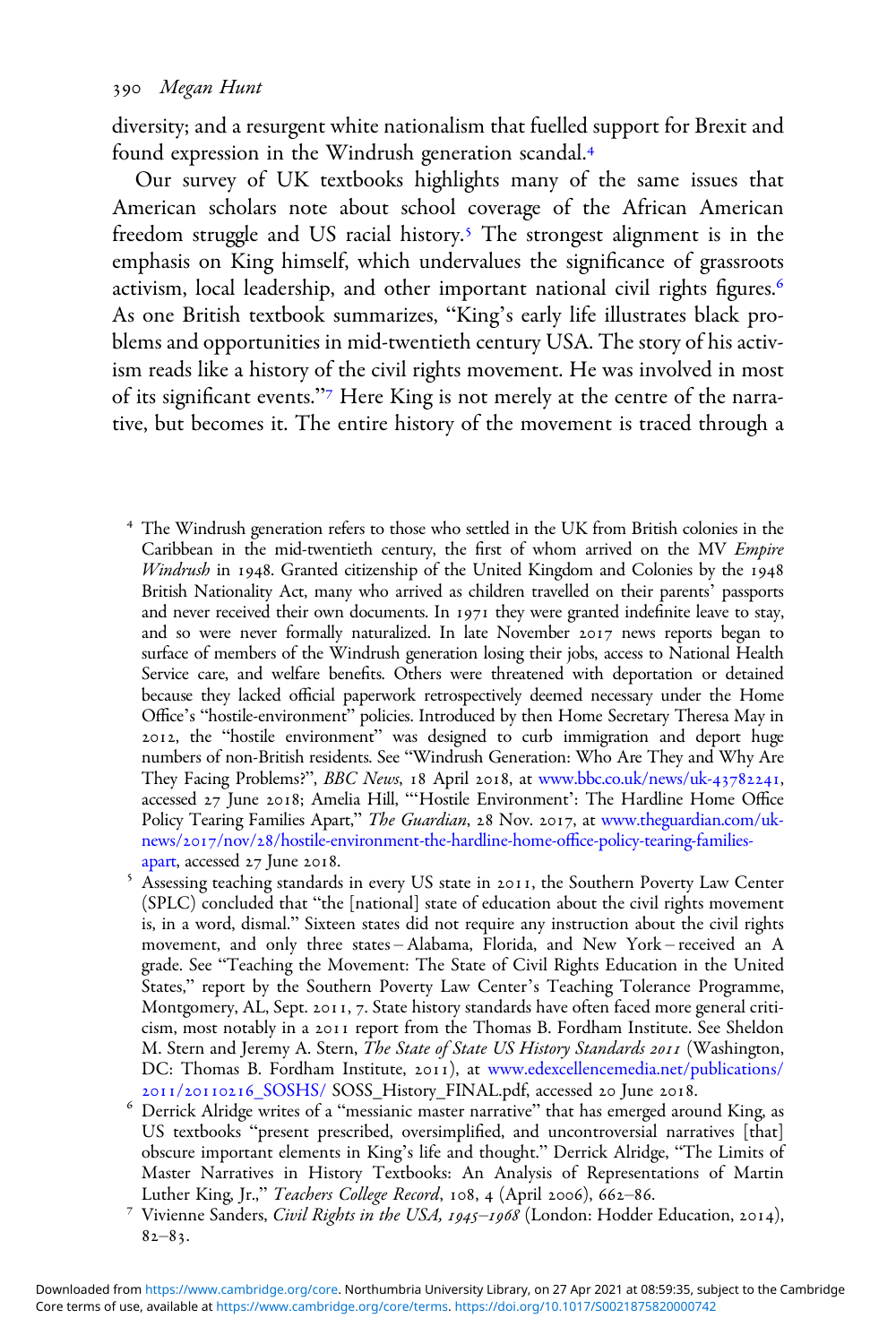very selective rendering of his actions and ideas, which invariably ignores the more radical aspects of his social philosophy and overlooks the hundreds of thousands of other African Americans who articulated their own ideas of freedom and how it might be achieved.

While both UK and US schools tend to ignore the transatlantic and global coordinates of the civil rights movement, that neglect has a particular social and cultural significance in the UK, conveniently consigning histories of racial prejudice and discrimination, along with the development of mass protests to combat them, to another place as well as another time. By celebrating King's stoic heroism and the initial legislative successes of the nonviolence with which he has become synonymous, Britain's imperial past is partially occluded; focus on the apparent singularity of US, especially southern, racial problems facilitates cultural amnesia regarding the historic and continuing significance of race and racism in the UK. Therefore our analysis of how King is misremembered in US and UK educational systems reveals remarkably similar themes, ideas, and assertions, but the implications of these distortions and oversimplifications are revealingly different.

Understandably, overstretched teachers on both sides of the Atlantic rely on textbooks, many of which have been critiqued by professional historians for their triumphalist representations of the past and failure to properly interrogate enduring problems of inequality. In Lies My Teacher Told Me, James Loewen argues that "[t]he stories that history textbooks tell are predictable; every problem has already been solved or is about to be solved."<sup>9</sup> King fits perfectly into this hegemonic framework as a timeless prophet who forced the nation to acknowledge its original sin of slavery and correct its ugly racist legacies. While ideas of US perfectibility are less culturally ingrained in the UK, textbooks nevertheless propagate a similarly King-centric narrative, in which the 1955 bus boycott in Montgomery, Alabama marks "the *real* start of the US civil rights movement," and King's death in Memphis, Tennessee in

Though there is increasing evidence that UK schools are using King and other American civil rights heroes to mark Black History Month, British children are most likely to encounter King first in a formal classroom. By contrast, in the US, the annual King holiday – celebrated on the third Monday of January since 1986 - provides what John Wills calls "the stories, images and interpretive frames that give meaning to King and efforts to end segregation in US society," and exposes children to these topics before they formally study them. See John S. Wills, "'Some People Even Died': Martin Luther King, Jr., the Civil Rights Movement and the Politics of Remembrance in Elementary Classrooms," International Journal of Qualitative Studies in Education, 18, 1 (2005), 109–31, 111–12.

<sup>&</sup>lt;sup>9</sup> James Loewen, Lies My Teacher Told Me: Everything Your American History Textbook Got Wrong (New York: Touchstone, 1996), 13.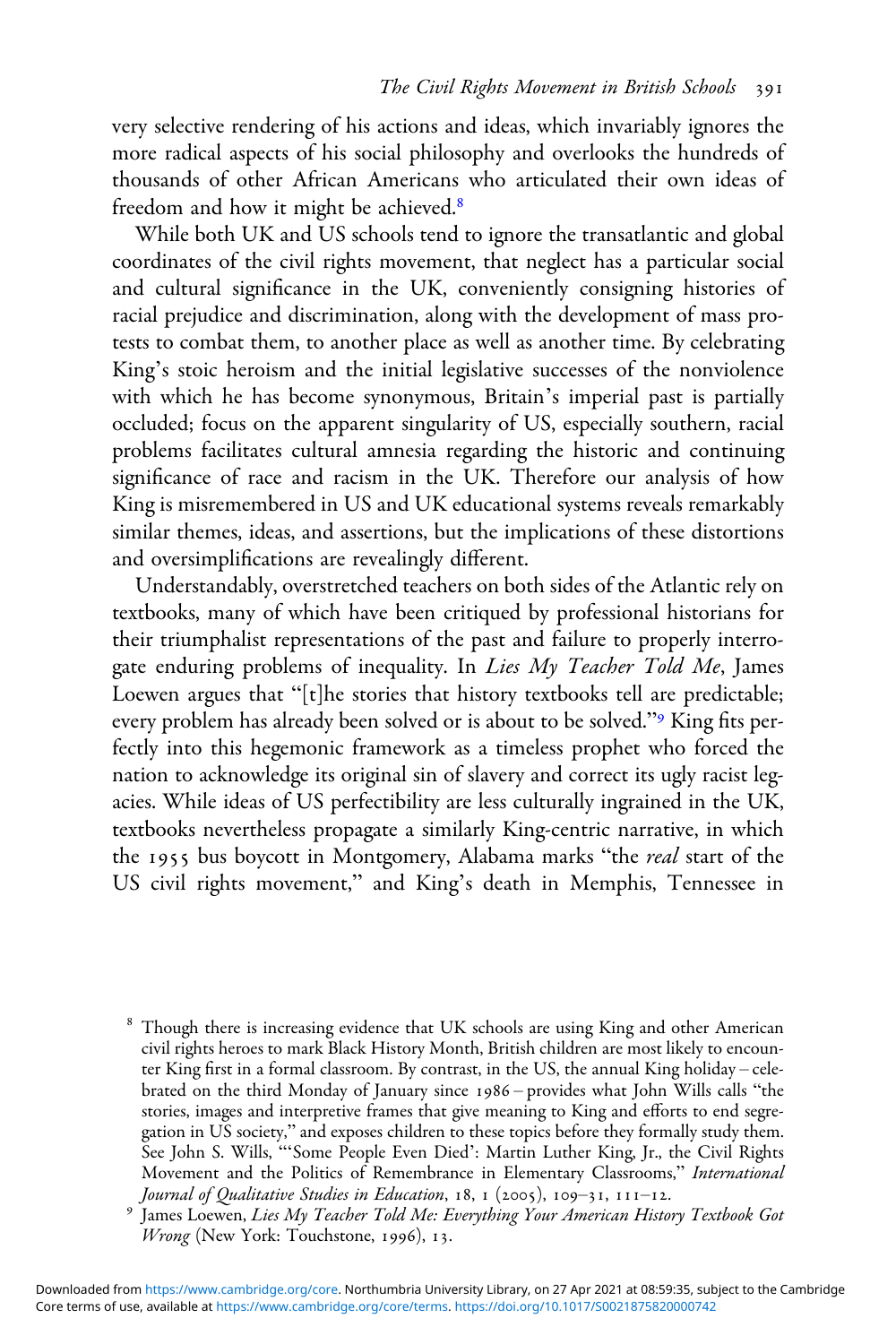April 1968 serves as its conclusion.<sup>10</sup> In this schema, Brown v. Board of *Education* (1954) is little more than a shadowy precursor to the "real" movement, and King is completely detached from earlier examples of black protest in all its varied forms. The black power era, too, becomes little more than a discrete, usually tragic, period of dangerous radicalism and militant excess, an ill-judged departure from the lofty, all-American ideals and nonviolent tactics of the early 1960s southern campaigns associated with King. Especially important is the neglect of how generations of African American activists, from Ida B. Wells to W. E. B. Du Bois, and from King to Malcolm X and Stokely Carmichael, all understood how the realities of racial segregation, disenfranchisement, and wider forms of racial discrimination were bound up with the workings of American, indeed global, capitalism.

Coverage of King's own forays into the urban North, notably the SCLC's 1966 Chicago campaign, is variable. In Vivienne Sanders's Civil Rights in the USA,  $1945 - 68$ , the aims, tactics, and results of the Chicago movement are analysed over three and a half pages with some nuance and sophistication. Covering the Cicero riots, for example, Sanders affirms that systemic racialized inequalities and violence were national, not merely southern, problems.<sup>11</sup> However, Paterson, Willoughby, and Willoughby's Civil Rights in the USA  $1865 - 1992$  affords the entire Chicago campaign just  $112$  words, representing it as somewhat peripheral to the story of the modern freedom struggle, rather than illustrative of important national themes and critical in the development of King's own critique of American racism.

Sanders, 63, added emphasis. Most UK textbooks note that the Supreme Court's 1954 Brown decision had overturned the doctrine of "separate but equal" at the legal heart of Jim Crow society in the South. However, they often present this as more of a "sign of change," rather than an event that was itself the product of years of black courtroom protests and which had an inspirational effect on local black activism, not least emboldening Jo Ann Gibson Robinson and the Women's Political Council in Montgomery to step up pressure to desegregate the city's buses. Civil rights historians have long debated the periodization of the movement, but tend to make a much stronger case for *Brown* as the origin of the movement's "'classic' phase" than do most UK textbooks. See Steven F. Lawson, "Long Origins of the Short Civil Rights Movement," in Dannielle McGuire and John Dittmer, eds., Freedom Rights: New Perspectives on the Civil Rights Movement (Lexington: University Press of Kentucky, 2011), 9-37. Another catalytic event that receives little attention in UK textbooks is the murder of Emmett Till. Sanders, 61, includes the famous image of Till's bloated corpse, and notes that his murder "encouraged many blacks to become civil rights activists". Paterson, Willoughby, and Willoughby feature Till's murder in a small 93-word "Key Event" box, separate from the main text. See David Paterson, Doug Willoughby, and Susan Willoughby, *Civil Rights in the USA 1865–1992* (Harlow: Heinmann, 2009), 66. Heinmann, ), . Sanders, –. Paterson, Willoughby, and Willoughby, . It is worth noting that Paterson, Willoughby,

and Willoughby's volume covers a much longer period of American history, and is divided into four sections: African American rights, labour rights, Native American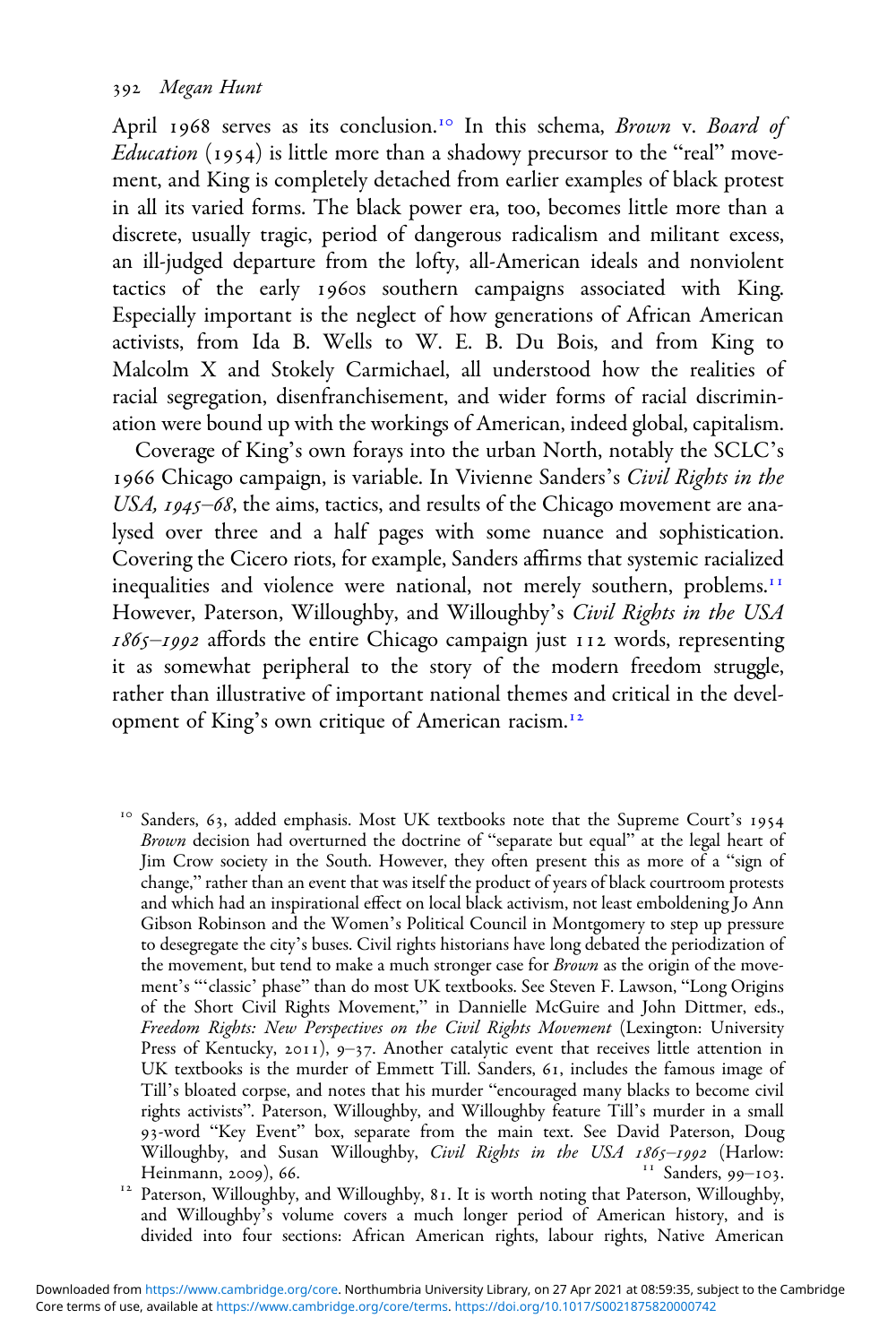Certainly, there is little appreciation in UK textbooks of how King applauded key tenets of black power, even as he rejected the slogan itself and refused to renounce nonviolent tactics and interracial cooperation. In textbooks on both sides of the Atlantic, King thus appears dehistoricized and depoliticized: a simple, moral advocate for nonviolence and racial tolerance, rather than a figure whose evolving ideas on wealth inequality and insistence on the intimate links between racism, imperialism, war, poverty, and capitalism demanded a radical overhaul of American life, politics, and socioeconomic structures. This misrepresentation impedes a fuller understanding of black power, underestimates its connections to other minority activism within the US, and neglects its global manifestations and influence. There is little recognition of the fact that, while their language and protest methods were often very different, King and many black power advocates shared similar understandings of how racial injustice was intertwined with powerful structural and ideological forces. Artificially setting King apart from earlier and later phases of the freedom struggle reduces his championing of racial pride, searing indictments of white supremacy, and denunciations of systemic inequalities to a more benign, cross-racial call for moral improvement and legal changes designed to make the existing socioeconomic system function more equitably; it thus avoids grappling with King's growing conviction that the system itself was fatally flawed and intrinsically racist. In this teaching model, it is unsurprising that King's seventeen-minute "I Have a Dream" speech attracts far more attention than his work on the Poor People's Campaign, which occupied the last eighteen months of his life.

II

British students are not *required* to learn about the US civil rights movement. Since it is not a mandatory part of any school curriculum, it is impossible to determine national norms and practices on the subject. Educational standards are also a devolved power, with Scotland and Northern Ireland developing curriculums separate to those in England and Wales. Scottish students undertake National examinations at age fifteen, and Highers at seventeen, with each examination accredited by the Scottish Qualifications Authority (SQA). Some Scottish schools and colleges also encourage students to undertake Advanced Highers at eighteen, but Highers are the main university qualifiers. Schools and colleges in England and Wales choose from four exam boards

rights, and women's rights. In their previous volume, Civil Rights and the USA, 1863-1980 (Harlow: Heinemann, 2001), the authors gave two pages to discussion of Chicago. However, this coverage was still significantly underdeveloped.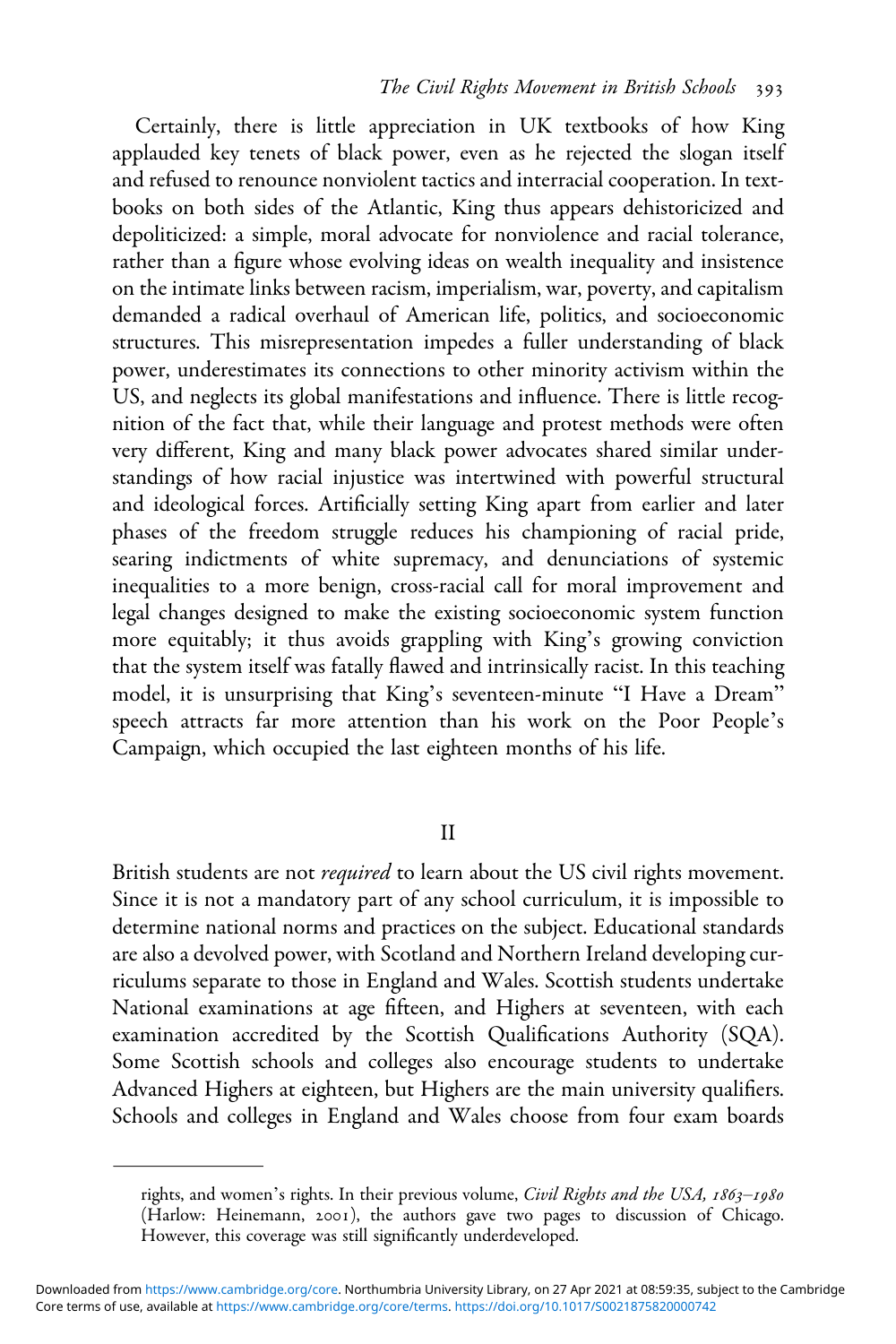### Megan Hunt

(OCR, Edexcel, WJEC, and AQA), each of which offers at least one history qualification at GCSE (national exams sat at age sixteen) and A level (sat at age eighteen), complete with its own teaching specifications, restrictions, and unit combinations.<sup>13</sup> In Northern Ireland, GCSEs and A levels are awarded by the Council for the Curriculum, Examinations and Assessment (CCEA). There is no accepted body of knowledge that forms a prerequisite for studying history at university, and not all universities require A level history (or its equivalent) for entry into undergraduate history programmes.<sup>15</sup> However, publishers do produce textbooks with specific exam boards in mind, with some working in official partnership with a particular board.<sup>16</sup>

Critics have lamented the "pernicious influence" of "shoddily written" textbooks, which "promise to enable teachers and students to produce the results," but which "crowd out other worthwhile textbooks for A level which stretch students more."<sup>17</sup> Prior to the introduction of the National Curriculum and GCSEs in the 1980s, British history teachers tended to express ambivalence towards textbooks. According to W. E. Marsden, more specific standardized assessment, which itself undergoes regular reform, has propelled the perceived "need" for textbooks to ensure that teachers and students are confident that their learning materials are sufficiently targeted towards exam

- <sup>13</sup> In England and Wales, for example, "America, 1920-1973: Opportunity and Inequality," is an optional course for AQA GCSE History. In 2018 26,268 students were entered for this topic, which accounted for around 25% of a student's studies in GCSE History. In Scotland, "Free at Last? Civil Rights in the USA, 1918-1968," is one of ten options within category 3 "European and World Contexts" at National (GCSE equivalent). If selected, this course
- $14$  The current history specifications for Northern Ireland mention civil rights legislation in one optional A level module, entitled "The American Presidency, 1901-2000." If chosen, this module would account for 20% of a student's A level. There is no option to study US history beyond 1930 at GCSE level in Northern Ireland.<br><sup>15</sup> This includes nine of the 24 Russell Group universities, a self-selecting body of "research-
- intensive universities." See Profile, June 2017, [https://russellgroup.ac.uk/media/](https://russellgroup.ac.uk/media/5524/rg_text_june2017_updated.pdf)5524/ rg\_text\_june2017[\\_updated.pdf,](https://russellgroup.ac.uk/media/5524/rg_text_june2017_updated.pdf) accessed 27 June 2019.<br><sup>16</sup> Edexcel and Pearson Publishing are the same company, for example. See K.Crawford and
- S. Foster, "The Political Economy of History Textbook Publishing in England," in J. Nicholls, ed., *School History Textbooks across Cultures* (Oxford: Symposium Books, 2006), 93-104.
- <sup>17</sup> Nicola Sheldon, "History Examinations from the 1960s to the Present Day," Project Paper, Institute of Historical Research, 2, at [www.history.ac.uk/history-in-education/project](https://www.history.ac.uk/history-in-education/project-papers/topics.html)[papers/topics.html](https://www.history.ac.uk/history-in-education/project-papers/topics.html), accessed 1 July 2019. Frequent syllabus changes have increased the pressure on authors and publishers to remain up to date. John D. Clare, a prolific textbook author, describes "writing at a frenetic pace" without copy editors. Quoted in Nicola Sheldon, "History Textbooks from 1965-2010," project paper, Institute for Historical Research, 2011, 6, at [www.history.ac.uk/history-in-education/project-papers/topics.html.](https://www.history.ac.uk/history-in-education/project-papers/topics.html)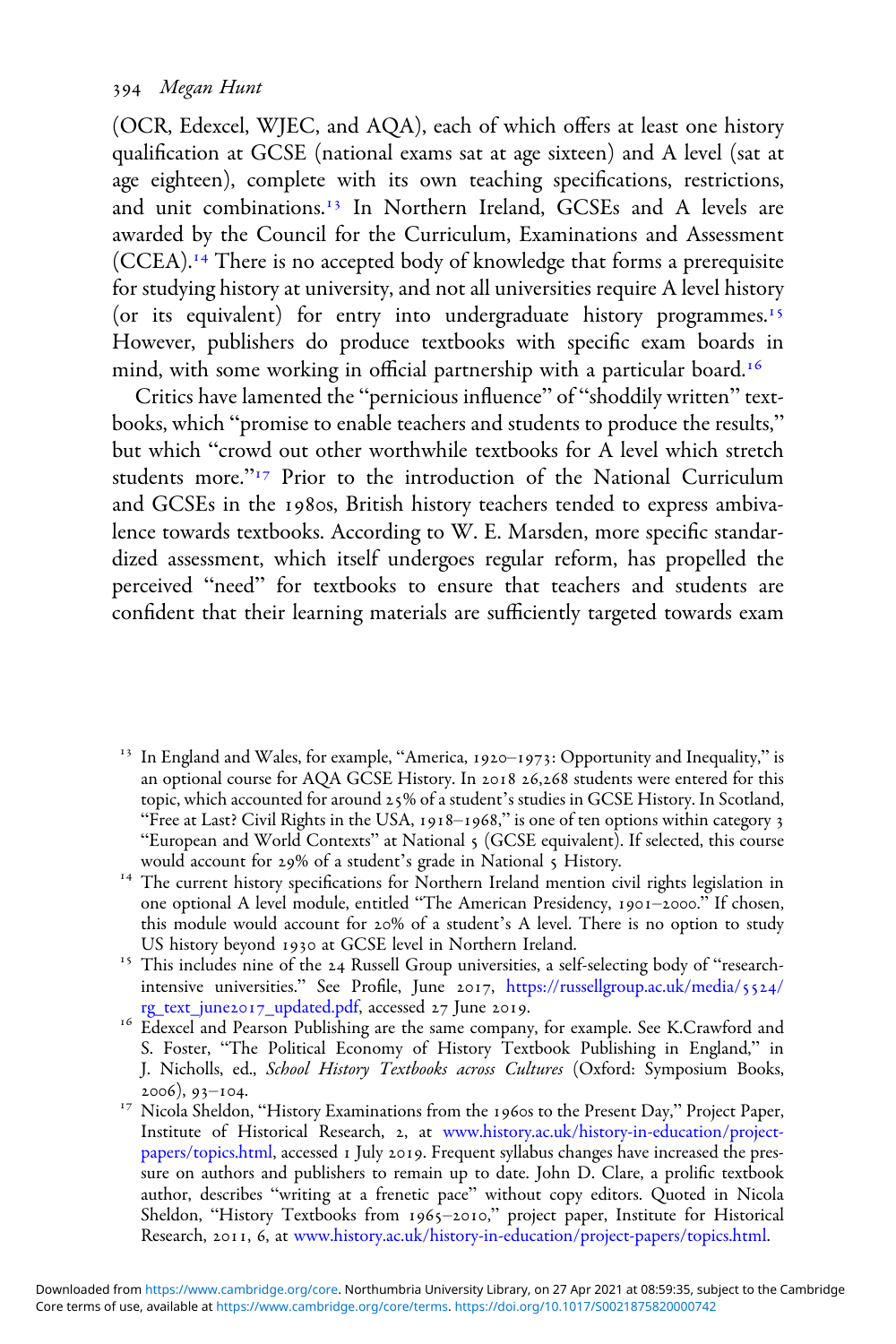success.<sup>18</sup> As Nicola Sheldon writes, "students no longer do wider reading or read the works of leading academic historians (despite the fact that quotations from secondary works are often used in exams)."<sup>19</sup>

Emphasis on attainment and exam results obviously affects teaching choices. Nevertheless, schools try to offer units that teachers feel confident with and want to teach, with an eye to materials that are already available, unless considerable sums of money exist to resource a new course. Consequently, teachers often speak of a "self-perpetuating" cycle of units: certain topics are taught year after year simply because the school already has relevant resources and teacher expertise. There is also a need to appeal to students, especially those beyond age thirteen, for whom historical study is usually optional. Religious studies, the other subject in which King occasionally appears, is compulsory until age eighteen in state-funded schools across England and Wales, and until age fourteen in Northern Ireland, although students across the UK can be withdrawn by their parents.<sup>20</sup> In Scotland, schools are obliged to provide time for "Religious Observance," often referred to as "Time for Reflection" in nondenominational schools.<sup>21</sup> Often only those schools with a religious affiliation require students to take formal exams in the subject.

King's presence in compulsory religious education in the UK emphasizes his background within the black Baptist tradition and eventual occupation as a minister, focussing on his practical application of Christian teaching rather than on any formal contribution to theology.<sup>23</sup> This befits the British tradition of teaching religion in terms of secular and ethical considerations rather than

<sup>20</sup> "Section 375(3) of the Education Act 1996 requires the syllabus to reflect that the religious traditions of Great Britain are in the main Christian whilst taking account of the teaching and practices of the other principal religions represented in Great Britain." See Department for Children, Schools and Families, "Religious Education in English Schools: Non-statutory Guidance 2010," 10, at [https://assets.publishing.service.gov.uk/government/uploads/](https://assets.publishing.service.gov.uk/government/uploads/system/uploads/attachment_data/file/190260/DCSF-00114-2010.pdf) [system/uploads/attachment\\_data/](https://assets.publishing.service.gov.uk/government/uploads/system/uploads/attachment_data/file/190260/DCSF-00114-2010.pdf)file/190260/DCSF-00114-2010.pdf, accessed 19 June . For Northern Ireland, see Department for Education, Statutory Curriculum, at

[www.education-ni.gov.uk/articles/statutory-curriculum](https://www.education-ni.gov.uk/articles/statutory-curriculum), accessed 12 Aug. 2018.<br><sup>21</sup> Curriculum for Excellence: Religious Observance (Time for Reflection), 2014, at [https://](https://education.gov.scot/improvement/documents/rme26-cfe-briefing-religious-observance.pdf)<br>education.gov.scot/improvement/documents/rme26-cfe

<sup>22</sup> Recent research by the Religious Education Council of England and Wales shows that many schools are failing to provide religious education, despite a legal imperative to do so. See the report at [www.religiouseducationcouncil.org.uk/news/religious-studies-gcse-entries-](https://www.religiouseducationcouncil.org.uk/news/religious-studies-gcse-entries-fall)

[fall](https://www.religiouseducationcouncil.org.uk/news/religious-studies-gcse-entries-fall), accessed 19 June 2018.<br><sup>23</sup> Luker has written that King was "perhaps the greatest American preacher of his era – but he was only very derivatively a theologian." Ralph Luker, "Plagiarism and Perspective: Questions about Martin Luther King, Jr.," International Social Science Review, 68, 4 (Fall 1993), 152-60, 154. See also Keith D. Miller, Voice of Deliverance: The Language of Martin Luther King, Jr., and Its Sources (Athens: University of Georgia Press, 1992).

<sup>&</sup>lt;sup>18</sup> W. E. Marsden, *The School Textbook: Geography, History and Social Studies* (London: Woburn Press, 2001). <sup>19</sup> Sheldon, "History Textbooks from 1965–2010," 6.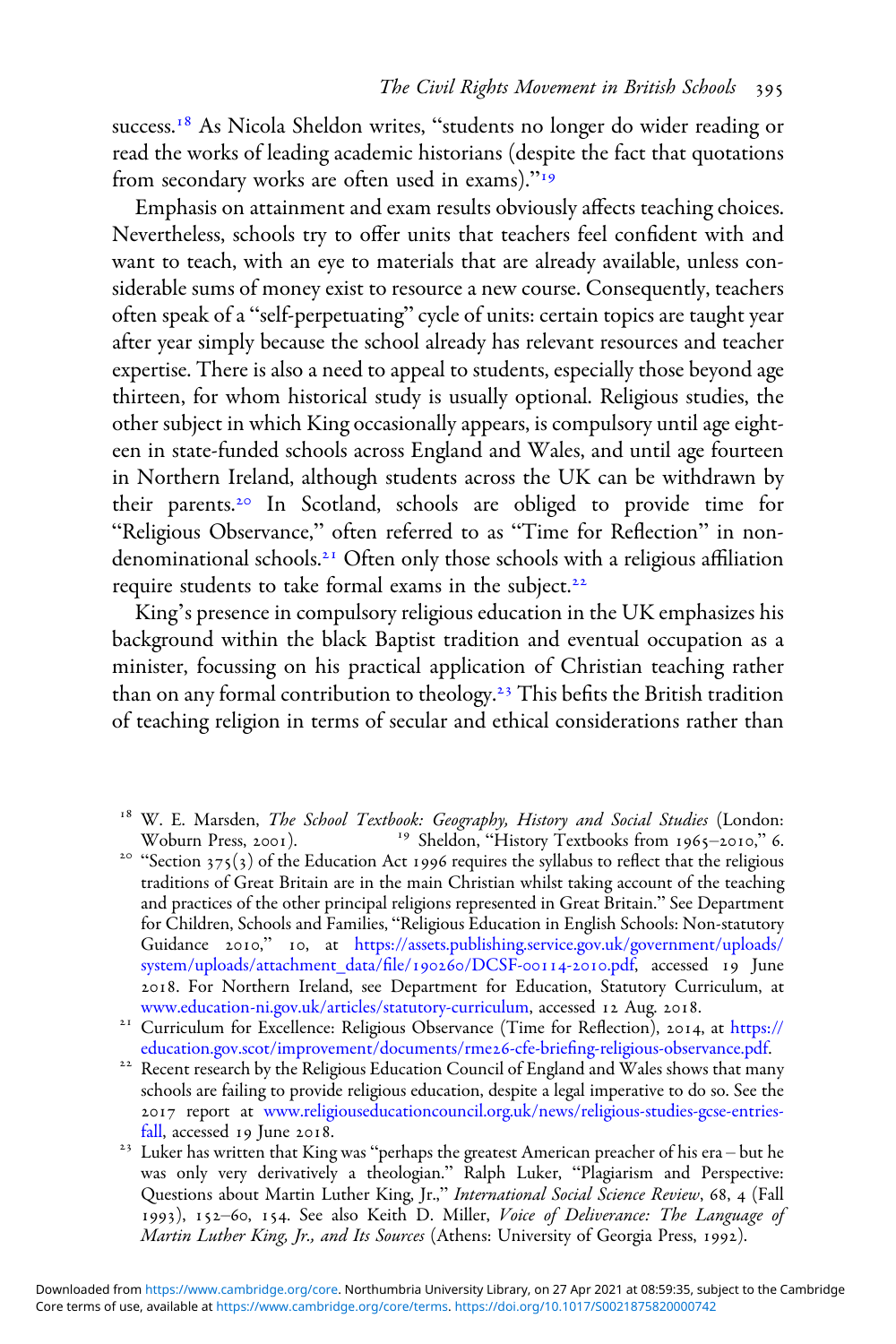strictly theological ones, and promoting interfaith understanding.<sup>24</sup> "[R]outinely included among Christianity's most celebrated saints and sages," King was "the quintessential model of Christian activism in his time," according to Lewis Baldwin. Drawing on the resources of the church to advance his social-justice campaigns, King prioritized public service over ecclesiology.<sup>25</sup> To this end, he often appears alongside Mahatma Gandhi, a crucial influence on King's understanding of nonviolent protest. While scholars continue to debate King's commitment to Gandhian ideas and the extent to which he absorbed them through intermediaries in the black church and his education, King's "openhearted reception of the theory and practice of nonviolent resistance from Gandhi" was nevertheless "an exemplary act of interreligious learning and receptivity," according to John Thatamanil.<sup>26</sup> Textbooks that present King alongside Gandhi therefore stress how core ethical and moral values can transcend religions, as well as alerting students to the concepts of anticolonial struggle and solidarity. However, they also raise questions about how the British educational system dehistoricizes world figures (especially those of colour) and what it means to hold a non-Christian figure like Gandhi in such reverence while prioritizing Christian experiences.<sup>27</sup>

 $24$  Scholars have attributed this to the influence of Ninian Smart, whose work in the late 1960s and the 1970s encouraged a non-confessional religious education in schools, "chiefly to advance an understanding of religion and to promote religious tolerance." See L. Philip Barnes, "The Contribution of Professor Ninian Smart to Religious Education," Religion,

<sup>31, 4 (</sup>Oct. 2001), 317–19.<br><sup>25</sup> Lewis Baldwin, *The Voice of Conscience: The Church in the Mind of Martin Luther King, Jr.*<br>(New York: Oxford University Press, 2010), 4.

 $^{26}$ John Thatamanil, "The Hospitality of Receiving: Mahatma Gandhi, Martin Luther King, Jr., and Interreligious Learning," in Lewis V. Baldwin and Paul R. Dekar, eds., "In an Inescapable Network of Mutuality": Martin Luther King, Jr. and the Globalization of and Ethical Ideal (Eugene, OR: Cascade Books, 2013), 131-51, 132-33. Hodder argues that the attempt to cast King as "America's Black Gandhi" was both strategic and short-lived. "The translation of Gandhi into American culture was a selective process which sectioned off the readily transferable message of nonviolence and civil disobedience from what was perceived as Gandhi's more exotic and culturally contingent eccentricities." See Jake Hodder, "Casting a Black Gandhi: Martin Luther King Jr., American Pacifists and the Global Dynamics of Race," Journal of American Studies, First View, 3, published online 14 May 2019, at [https:/](https://doi.org/10.1017/S0021875819000033)/doi.org/10.1017/S0021875819000033, accessed 27 May 2020. See also

Miller. Miller. Miller. Thatamanil, 134, King "had neither the time nor the inclination to attend to  $^{27}$ the Indic elements of Gandhi's thought." Miller, 98. King nevertheless faced accusations from white Southern Baptist leaders that he was "rejecting the cardinal tenets of biblical Christianity for the heathen philosophy of Mahatma Gandhi." See Bill J. Leonard, "A Theology for Racism: Southern Fundamentalists and the Civil Rights Movement," Baptist History and Heritage, 34,  $\scriptstyle{1}$  (Winter 1999), 49–68, 63.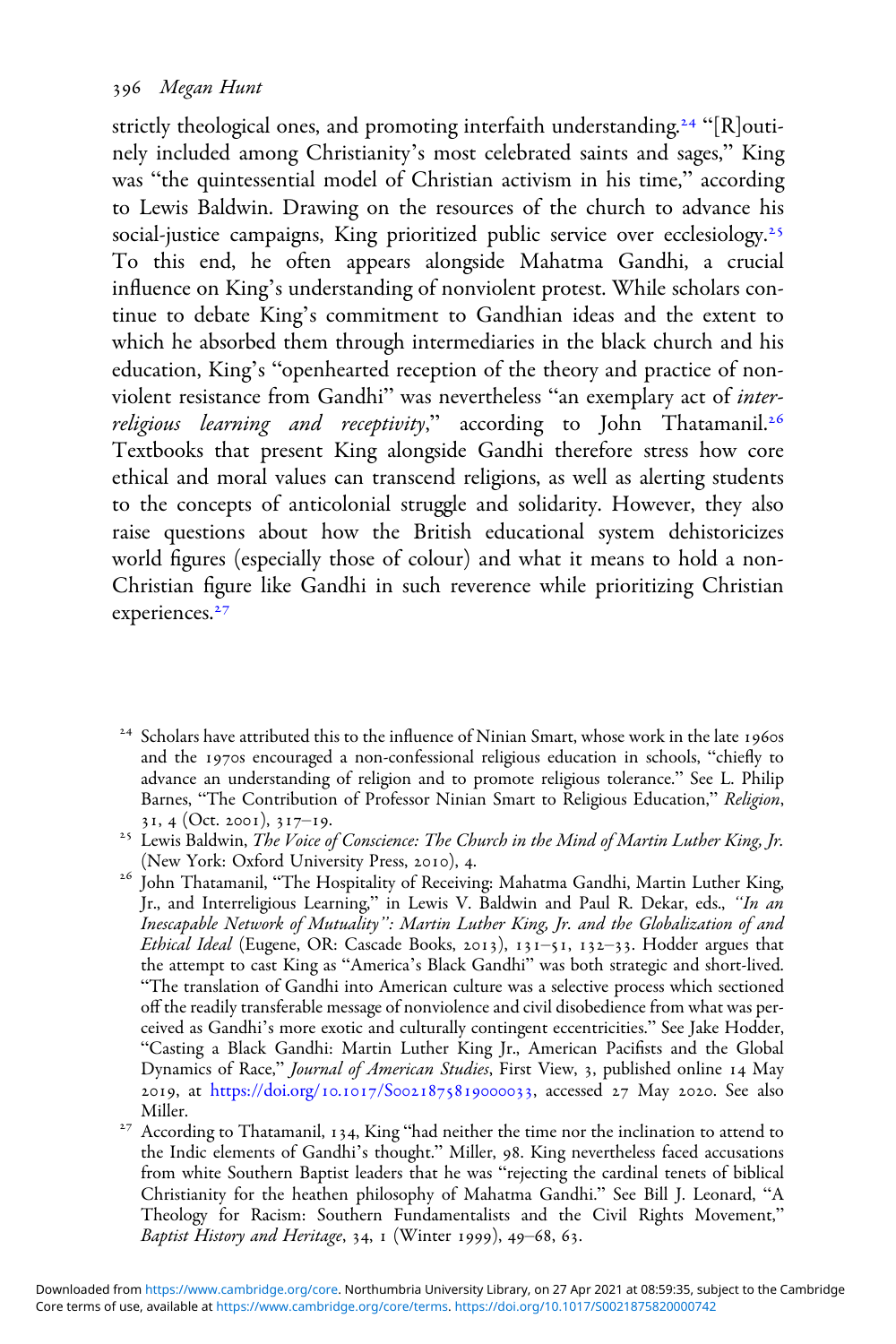In Directions, a religious-education textbook for eleven- to fourteen-yearolds, a chapter on Christians and justice profiles both King and Gandhi alongside Desmond Tutu, Mother Teresa, and the Dalai Lama, despite the fact that Gandhi and the Dalai Lama are not Christian figures. In such depictions, King is simply a peaceful leader, using marches to draw attention to the mistreatment of African Americans. He sits alongside Gandhi and other exalted moral leaders, disconnected from his own life story and the realities of the civil rights movement. In *Directions*, King "led a peaceful campaign of civil disobedience," after "a black woman, who had paid for her ticket on the bus, was told to give up her seat to a white man." $28$  That even Rosa Parks remains unnamed in this summary exemplifies not only a wider pattern of neglecting or marginalizing the role of women in histories of the movement, but also the routine presentation of King as a unique, almost superhuman, moral exemplar. In this context, the mythologized King, Gandhi, and their decontextualized moral counterparts serve as little more than what sociologist Steven Hitlin calls "Bright Lights, signposts of what a culturally defined moral person might be like."<sup>29</sup> It would appear that Newt Gingrich was right: King "transcends all of us."

Similar oversimplifications of King in UK history classrooms derive from a more complicated backstory. Here, the teaching of the civil rights movement, and of African American history in general, must be viewed in light of twentyfirst-century political upheavals surrounding the UK's history curricula, and damning findings regarding the lack of diversity in the history profession. It is a component of a complex dynamic that encompasses recognition of what subjects are popular with students and teachers, the need for meaningful diversity within history teaching, and highly politicized discussions surrounding British identity in an era of burgeoning nationalism, xenophobia, and racial chauvinism. In the year 2000, only one in six units of A level study in England had to be devoted to British history. By 2008, this had expanded to one in four, reflecting a political concern to develop a greater, very particular sense of national identity.<sup>31</sup> In 2010, Conservative Education Secretary Michael Gove announced his explicit desire to privilege Britain's "island story," championing a parochial history that squandered the opportunity to

<sup>&</sup>lt;sup>28</sup> Ina Taylor, *Directions*, Volume I (Cheltenham: Nelson Thornes, 2002), 43.<br><sup>29</sup> Steven Hitlin, *Moral Selves, Evil Selves: The Social Psychology of Conscience* (New York: Palgrave Macmillan, 2008), 138.<br><sup>30</sup> Quoted in Robin Toner, "Saving a Dissenter from His Legend," *New York Times*, 20 Jan.

 $1986$ , A24.<br><sup>31</sup> Richard J. Evans, "The Wonderfulness of Us (The Tory Interpretation of History),"

London Review of Books, 33, 6 (17 March 2011), at [www.lrb.co.uk/v](https://www.lrb.co.uk/v33/n06/richard-j-evans/the-wonderfulness-of-us)33/no6/richard-j[evans/the-wonderfulness-of-us](https://www.lrb.co.uk/v33/n06/richard-j-evans/the-wonderfulness-of-us), accessed 5 Jan. 2018.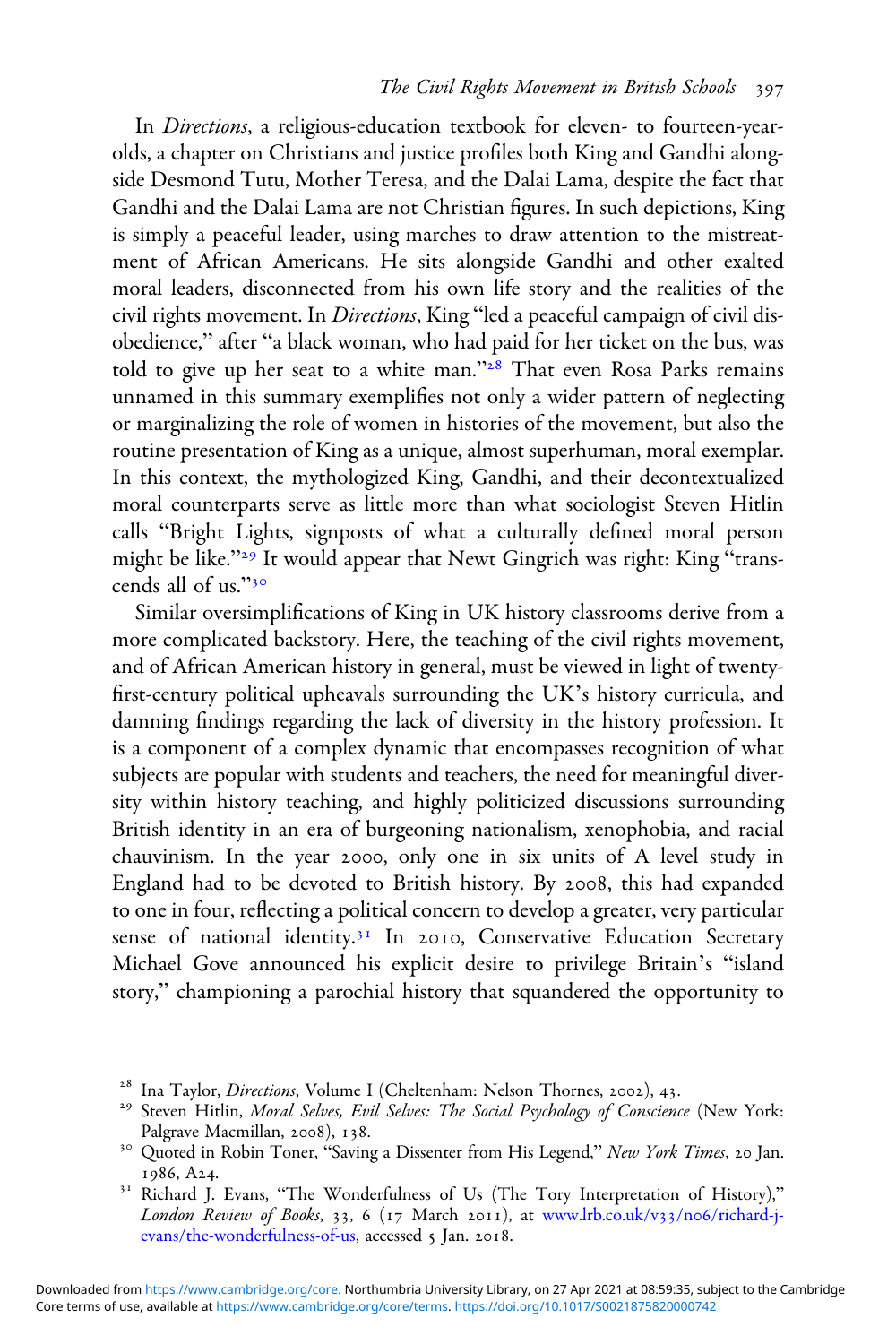teach schoolchildren about Britain's changing place in and relationships with the rest of the world in favour of a jingoistic fetishization of key dates, heroes, and events from a triumphalist version of Britain's past. In 2013, Richard J. Evans, Regius Professor of History at the University of Cambridge, complained that the extent to which Gove's revised history curriculum focussed "exclusively on British history" was "comical."<sup>32</sup>

However, while Gove's changes to the National Curriculum only applied to compulsory pre-GCSE teaching (i.e. pre-fourteen) in England, many teachers and academics suspected that his sights were also set on post-fourteen teaching.<sup>33</sup> After all, as Evans wrote at the time, there is a noticeable "change of direction" for young people who elect to carry on beyond the mandatory history provision to study history at GCSE and/or A level. At that point, Evans observes, "Out goes British history, out goes the long sweep of the centuries, out go social, economic and cultural history. Students take Modern World History, which is emphatically focussed on politics and international relations [and] 'education for citizenship', as the exam boards put it."<sup>34</sup> Units in American history prove popular within this model, with civil rights, the Great Depression, and Vietnam widely taught at GCSE level. A 2014 report by the exam group Cambridge Assessment cited "Civil Rights in the USA  $(1865-1992)$ " as the second-most-popular module chosen for the affiliated OCR A level, after "The Russian Dictatorship  $(1855-1992)$ ." Third on the list was "Dictatorship and Democracy in Germany  $(1933-1963)$ ," before the first British entry, "The Mid-Tudor Crises  $(1536 - 1569)$ " appeared in fourth place.

While OCR is currently the smallest of the three providers of A level history qualifications in England, the backlash to its 2014 survey was indicative of a wider pattern.<sup>36</sup> In 2010, conservative historian Niall Ferguson praised

<sup>&</sup>lt;sup>32</sup> Richard J. Evans, "Michael Gove's History Curriculum Is a Pub Quiz Not an Education," New Statesman, 21 March 2013, at [www.newstatesman.com/culture/culture/](https://www.newstatesman.com/culture/culture/2013/03/michael-gove%E2%80%99s-history-curriculum-pub-quiz-not-education)2013/03/ michael-gove%E2%80%99[s-history-curriculum-pub-quiz-not-education](https://www.newstatesman.com/culture/culture/2013/03/michael-gove%E2%80%99s-history-curriculum-pub-quiz-not-education), accessed 19 June

<sup>2018.&</sup>lt;br><sup>33</sup> Devolved powers ensured that Gove's reforms applied only to England, despite the fact that<br>Gove is himself Scottish, educated in Aberdeen.

<sup>&</sup>lt;sup>34</sup> Evans, "The Wonderfulness of Us."<br><sup>35</sup> Cambridge Assessment, "Top 10 Topics Studied by A Level History Students," 13 Aug. 2014, at [www.cambridgeassessment.org.uk/news/top-](https://www.cambridgeassessment.org.uk/news/top-10-topics-studied-by-a-level-history-students)10-topics-studied-by-a-level-history-<br>students, accessed 22 Nov. 2018.

<sup>&</sup>lt;sup>36</sup> History was the fifth-most-popular A level subject in 2017, when according to the Joint Council for Qualifications, 50,311 students took A level examinations in history. See [www.jcq.org.uk/examination-results/a-levels/](https://www.jcq.org.uk/examination-results/a-levels/2017/main-results-tables)2017/main-results-tables, accessed 9 Jan. 2018. For OCR's recent market share see Annual Qualifications Market Report 201718, 12, at [https://assets.publishing.service.gov.uk/government/uploads/system/uploads/](https://assets.publishing.service.gov.uk/government/uploads/system/uploads/attachment_data/file/778824/AQMR_-_academic_year_2017_to_2018.pdf) attachment\_data/file/778824[/AQMR\\_-\\_academic\\_year\\_](https://assets.publishing.service.gov.uk/government/uploads/system/uploads/attachment_data/file/778824/AQMR_-_academic_year_2017_to_2018.pdf)2017\_to\_2018.pdf, accessed 1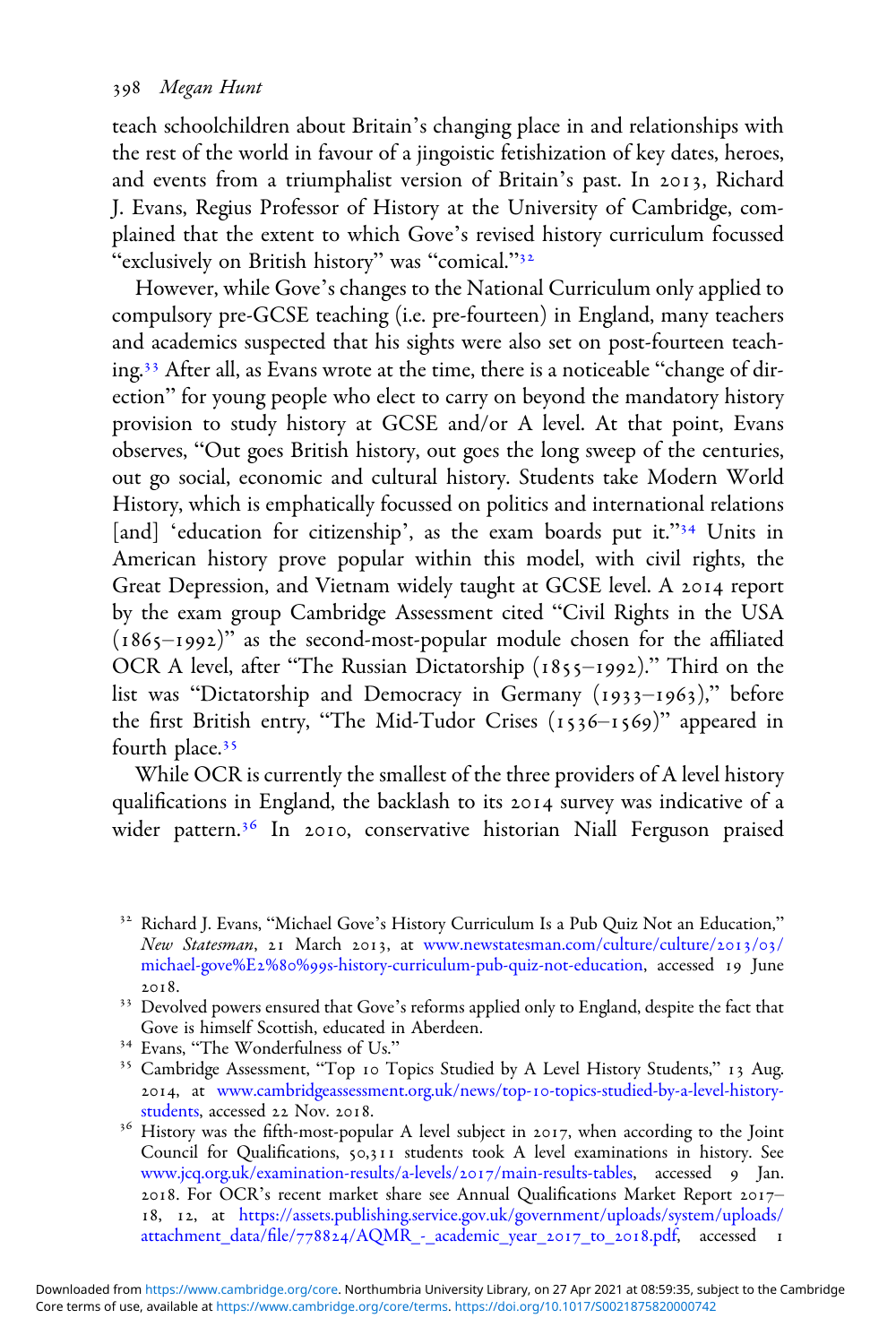Gove's desire to overhaul the curriculum, lamenting that approximately 80 percent of A level students studied Nazi Germany (an out-of-date figure that has circulated since 2006), and that "all three" of his children "had heard of the Reverend Martin Luther King, but none could tell me anything about Martin Luther."<sup>37</sup> Tom Utley offered a similar parental anecdote as part of a Daily Mail attack on Labour Party leader Jeremy Corbyn, who marked British Black History Month in 2018 by lamenting the scarcity of black history in British schools. "I thought it odd, and still do, that at the age of II our son had been instructed to study [King], before he'd learned the basics of the story of our past," Utley wrote, recalling the time that his son misunderstood teacher instructions, and wrote an essay on Martin Luther, rather than Martin Luther King. "Like so much else he was taught, this choice of subject matter [Martin Luther King rather than Martin Luther] struck me as nakedly political in intent," Utley reflected, "more concerned with indoctrination than education."<sup>38</sup> Notwithstanding the profound influence on Gove's "island story" that Ferguson and Utley paradoxically ascribed to a German theologian, their complaints reflect right-wing dissatisfaction with the perceived levels of both world and modern history in UK schools, a popular battlefield in culture wars rooted in differing interpretations of Britain's imperial past, the historical construction of race, and the continued impact of historic, often transnational, regimes of racial oppression. Indeed, Ferguson himself was eventually sidelined by Gove, after his ideas regarding Britain's place in a broader Western ascendancy proved too global for Gove's attempts to "put British history at the heart of a revived national

July 2019. Cannadine, Keating, and Sheldon argue that UK exam boards are famously "secretive and unaccountable." See David Cannadine, Jenny Keating, and Nicola Sheldon, The Right Kind of History: Teaching the Past in Twentieth-Century England (Basingstoke: Palgrave Macmillan, 2011), 234.

<sup>&</sup>lt;sup>37</sup> Niall Ferguson, quoted in Anushka Asthana and Amardeep Sohi, "Niall Ferguson: 'Rid our schools of junk history'," The Guardian, 21 March 2010, at [www.theguardian.com/educa-](https://www.theguardian.com/education/2010/mar/21/niall-ferguson-history-schools-gcse)tion/2010/mar/21[/niall-ferguson-history-schools-gcse](https://www.theguardian.com/education/2010/mar/21/niall-ferguson-history-schools-gcse), accessed 8 Jan. 2018. According to data from AQA, the most popular exam board for A level history, "The Tudors: England,  $1485 - 1603$ " was the most popular A level entry in 2018. The next-mostpopular module, "Tsarist and Communist Russia, 1855-1964," was sat by fewer than half the numbers that selected Tudor history. "Democracy and Nazism: Germany, 1918-1945" was AQA's fourth-most-popular topic, with "The Making of Modern Britain, 1951–2007" third. AQA, Topic Entry Data, 2018.

 $^{38}$ Tom Utley, "If Corbyn Wants to Teach Our Children History, I Suggest He Starts with the Masses killed by Marxism," Daily Mail, 11 Oct. 2018, at [www.dailymail.co.uk/debate/](https://www.dailymail.co.uk/debate/article-6267035/TOM-UTLEY-Corbyn-wants-teach-children-history-suggest-starts-Marxism.html) article-6267035[/TOM-UTLEY-Corbyn-wants-teach-children-history-suggest-starts-](https://www.dailymail.co.uk/debate/article-6267035/TOM-UTLEY-Corbyn-wants-teach-children-history-suggest-starts-Marxism.html)[Marxism.html](https://www.dailymail.co.uk/debate/article-6267035/TOM-UTLEY-Corbyn-wants-teach-children-history-suggest-starts-Marxism.html), accessed 21 Oct. 2018.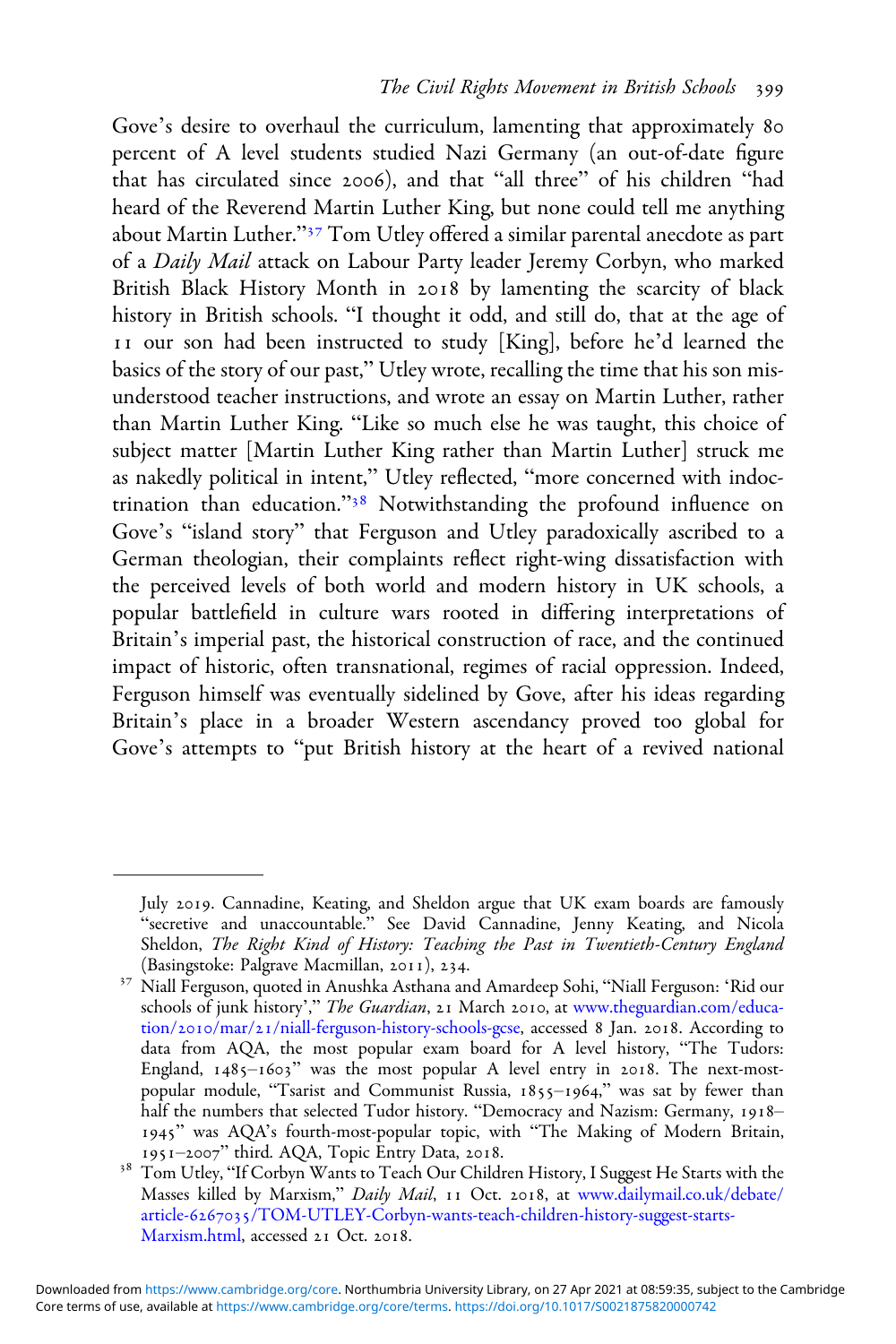curriculum" – a curriculum that embodied a resolutely white version of that history.<sup>39</sup>

Like the efforts to expand black studies in Britain's universities, calls for more black history in UK schools are often dismissed by those who seek to protect the privileged place of white, Eurocentric history. Noting this often "subliminal effort to hold on to the right to interpret the Black British experience and to assert what is best for Black British people," Mark Christian references criticisms of black studies penned in the 1970s and 1980s, in which leading white academics Ernest Cashmore and Barry Troyna asserted that the positive image of "the black man" in "Black or Afro-studies … has no necessary connection with life in England in the late twentieth-century – not even for blacks."<sup>40</sup> The idea that African history could be considered "meaningless to contemporary Black youth, yet ancient Roman history is not questioned as being futile to the lives of working-class White youth," is at the heart of British education, Christian argues, and "has proved to be a major obstacle to the development of a coherent and stable Black Studies curriculum in the British education system." Emphasizing further structural problems, Christian notes that "[v]ery few scholars have emerged from the British education system to teach Black Studies in the fullest sense."<sup>41</sup> As a 2018 Royal Historical Society (RHS) survey revealed, black and ethnic-minority students largely rejected history as an area of study. While 85 percent of all academics in Britain are white, for historians the figure rose to 93.7 percent. Black historians made up just 0.5 percent of history departments in the UK.<sup>42</sup>

### III

For those invested in the value of non-white British experiences and the idea that studying and teaching history beyond Gove's carefully solipsized island is a fruitful and rewarding endeavour, King offers interesting avenues for

- <sup>39</sup> Michael Gove, "All Pupils Will Learn Our Island Story," speech to the Conservative Party Conference, 5 Oct. 2010, at [https://conservative-speeches.sayit.mysociety.org/speech/](https://conservative-speeches.sayit.mysociety.org/speech/601441) 601441, accessed 19 June 2018.<br><sup>40</sup> Mark Christian, "Black Studies in the UK and US: A Comparative Analysis," in Jeanette
- R. Davidson, ed., African American Studies (Edinburgh: Edinburgh University Press, 2010), 149–67, 156; Ernest Cashmore and Barry Troyna, "Black Youth in Crisis," in Cashmore and Troyna, eds., *Black Youth in Crisis* (London: George Allen & Unwin, 1982), 15–34, 24.
- <sup>41</sup> Christian, 155. Birmingham City University launched the UK's first black studies degree in . The UK's first postgraduate course in black studies opened at Goldsmiths, University
- <sup>42</sup> Royal Historical Society, "Race, Ethnicity & Equality in UK History: A Report and Resource for Change," Oct. 2018, at https://5hm1h4aktue2uejbs1hsqt31-wpengine. netdna-ssl.com/wp-content/uploads/2018/10/RHS\_race\_report\_EMBARGO\_0001\_ 18Oct.pdf, accessed 19 Nov. 2018.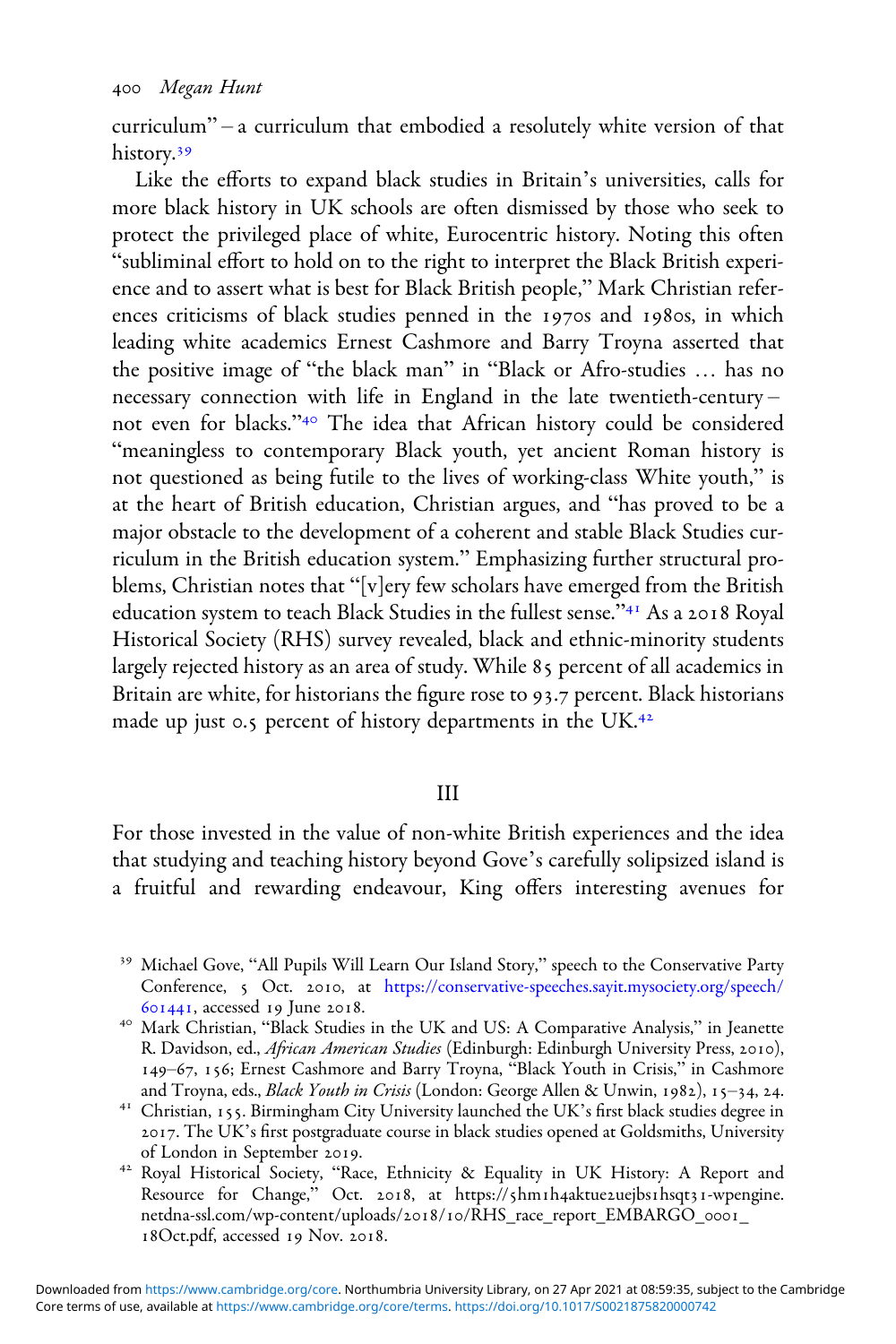exploration.<sup>43</sup> But if US textbooks routinely confine the African American struggle to what Jacquelyn Dowd Hall calls "a single halcyon decade" and "limited noneconomic objectives," there is a tendency to compartmentalize it still further in the UK, by teaching the civil rights movement only in its American manifestation and ignoring the links and networks that encouraged and facilitated transatlantic protest movements and solidarity.<sup>44</sup> Although individual teachers may well make their own links between local, national, and international history, our study of UK textbooks and curricula shows that they are not being formally supported or encouraged to do so.

By neglecting British links to the long African American freedom struggle, including British involvement in the Atlantic slave trade which made that struggle necessary, UK curricula and textbooks limit teachers and students to a grand historical narrative that often feels extremely distant – both geographically and culturally. This prevents students from making connections between global histories and those of their own communities. King's 1967 visit to Newcastle upon Tyne, for example, is not just "a fascinating piece of local history," as Brian Ward notes, but a reminder of how individual stories contribute to and connect with "far bigger historical and geographical worlds."<sup>45</sup>

King's decision to accept an invitation to Newcastle, a city he had probably never heard of, reveals much about his "evolving sense of international leadership and responsibility, but also about how expressions of approval and encouragement from overseas strengthened his resolve to continue the struggle in the US, especially at times of acute political and personal crisis."<sup>46</sup> A vocal critic of America's continued military involvement in Vietnam, King was keen to stress the global intersections of racism, imperialism, and capitalism when he visited the UK in 1967. Exasperated by US foreign and domestic policy, King's vexed but often productive relationship with President Lyndon Johnson had deteriorated. He was also subject to increasing scrutiny and harassment from the FBI, which had wiretapped his phones since 1963. Moreover, King's increased emphasis on the economic and social inequalities endemic to capitalism and strident calls for federal intervention in addressing those problems alienated many who had supported black demands for basic civil and voting rights. Erstwhile civil rights allies, such as Roy Wilkins of the NAACP and Whitney Young of the National Urban League, began to

<sup>&</sup>lt;sup>43</sup> Evans, "The Wonderfulness of Us."<br><sup>44</sup> Jacquelyn Dowd Hall, "The Long Civil Rights Movement and the Political Uses of the<br>Past," *Journal of American History*, 91, 4 (March 2005), 1233–63, 1234.

<sup>&</sup>lt;sup>45</sup> Ward, Martin Luther King in Newcastle, 17. For more on King as a global figure see Jason Sokol, *The Heavens Might Crack: The Death and Legacy of Martin Luther King, Jr.* (New York: Basic Books, 2018). (New York: Basic Books, 2018).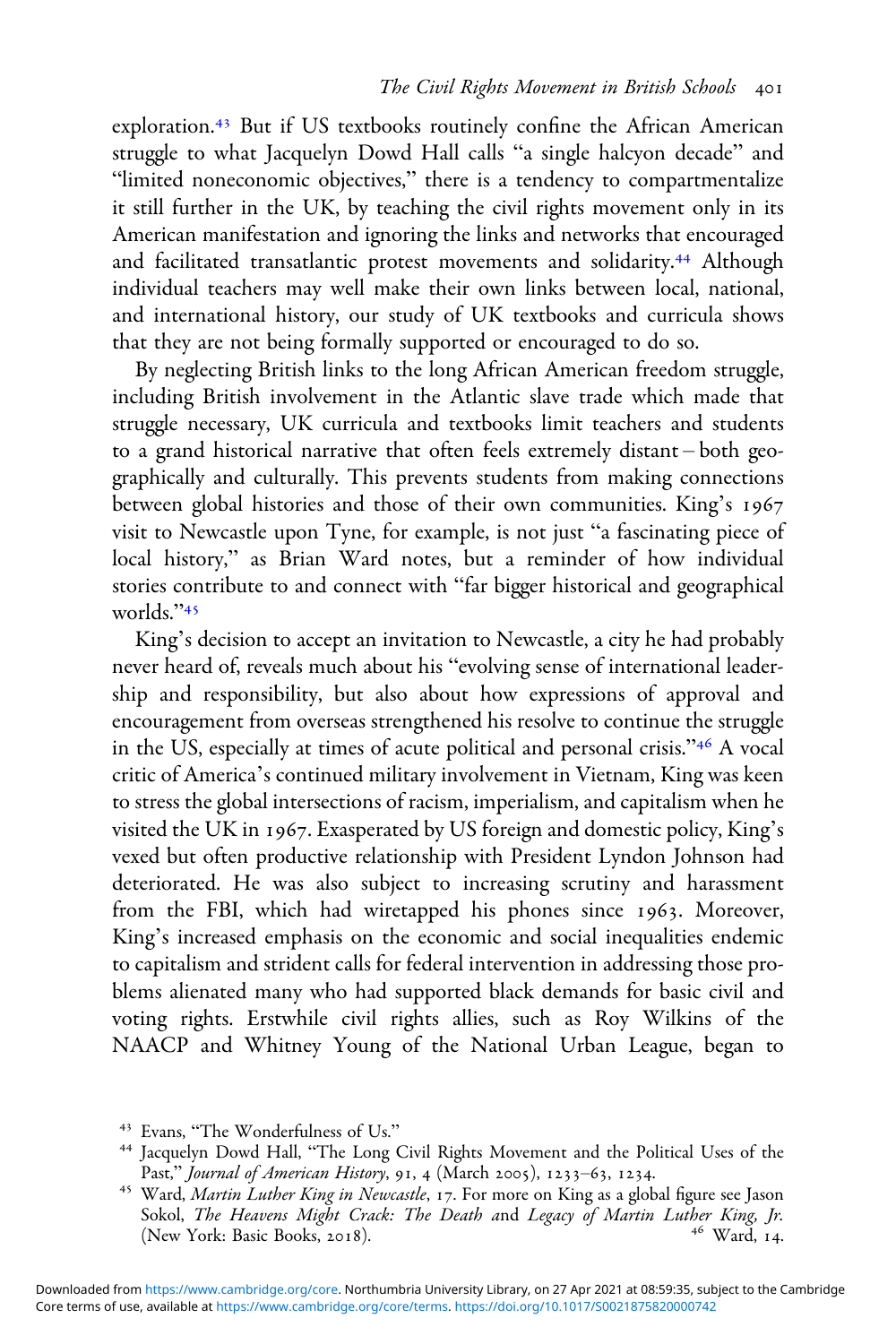question King's patriotism and lambasted him for distracting attention from the black freedom struggle and risking white support. Black power leaders questioned the wisdom of King's tireless pursuit of interracial alliances, while some, including the Black Panther Party, doubted the effectiveness of King's nonviolent philosophy in the face of continued racial brutality, embraced armed self-defence tactics, and offered alternative means of protest. King's Newcastle visit, and British responses to it amid heated domestic debates over immigration policy and proposed legislation to protect minority rights, reflected all of these themes: thus it offers the potential to scrutinize key issues in King's final years, and to do so in relation to crucial developments in Britain's racial history, not least the simultaneous escalation of minority and white supremacist activism.<sup>47</sup>

As is the case in the US, however, few UK textbooks cover this later period of King's life, other than to briefly reference urban rebellions that "began" in Watts, Los Angeles, just days after Lyndon Johnson signed the 1965 Voting Rights Act, and spread across American cities in subsequent summers. Such unrest, usually attributed to the national rise of black power, rather than community responses to specific, local events, often works to cast King as the "moderate" voice – simultaneously downplaying his radicalism and relegating black power to a reactionary and damaging deterioration of the "true" movement. In her A level textbook Civil Rights in the USA, 1945-68, Vivienne Sanders poses the following "key question:" "What was the impact of Watts upon Martin Luther King?" but provides no details of the events that precipitated the rebellion, the scale of the damage, or even the loss of thirtyfour lives until much later in the book, when the uprising is briefly reassessed as part of both "The Rise of Black Power in the 1960s" and "The factors that stopped Johnson doing more for blacks."<sup>48</sup> As such, there is a problematic compartmentalization of civil rights issues – chapters on King as the mainstream movement, followed by the black power declension narrative, and a final assessment of presidential approaches. Thus, while Sanders notes

 For King's new public radicalism and increasingly isolated and embattled position see Adam Fairclough, To Redeem the Soul of America: The Southern Christian Leadership Conference and Martin Luther King, Jr. (Athens: University of Georgia Press, 1987), 309-31, 333-45, 352-53; Thomas Jackson, From Human Rights to Civil Rights: Martin Luther King, Jr. and the Struggle for Economic Justice (Philadelphia: University of Pennsylvania Press, 2007); Sylvie Laurent, King and the Other America: The Poor People's Campaign and the Quest for Economic Equality (Berkeley: University of California Press, 2018). For the split with Johnson see Sylvia Ellis, Freedom's Pragmatist: Lyndon Johnson and Civil Rights (Gainesville: University Press of Florida, 2013), 235-38, 254-56. For the FBI campaigns against King see Kenneth O'Reilly, *Racial Matters: The FBI's Secret File on Black America* (New York: Free Press, 1989), 121–55, 242–45, 286–91.

<sup>&</sup>lt;sup>48</sup> Sanders, *Civil Rights*, 99, added emphasis, 120, 149-50.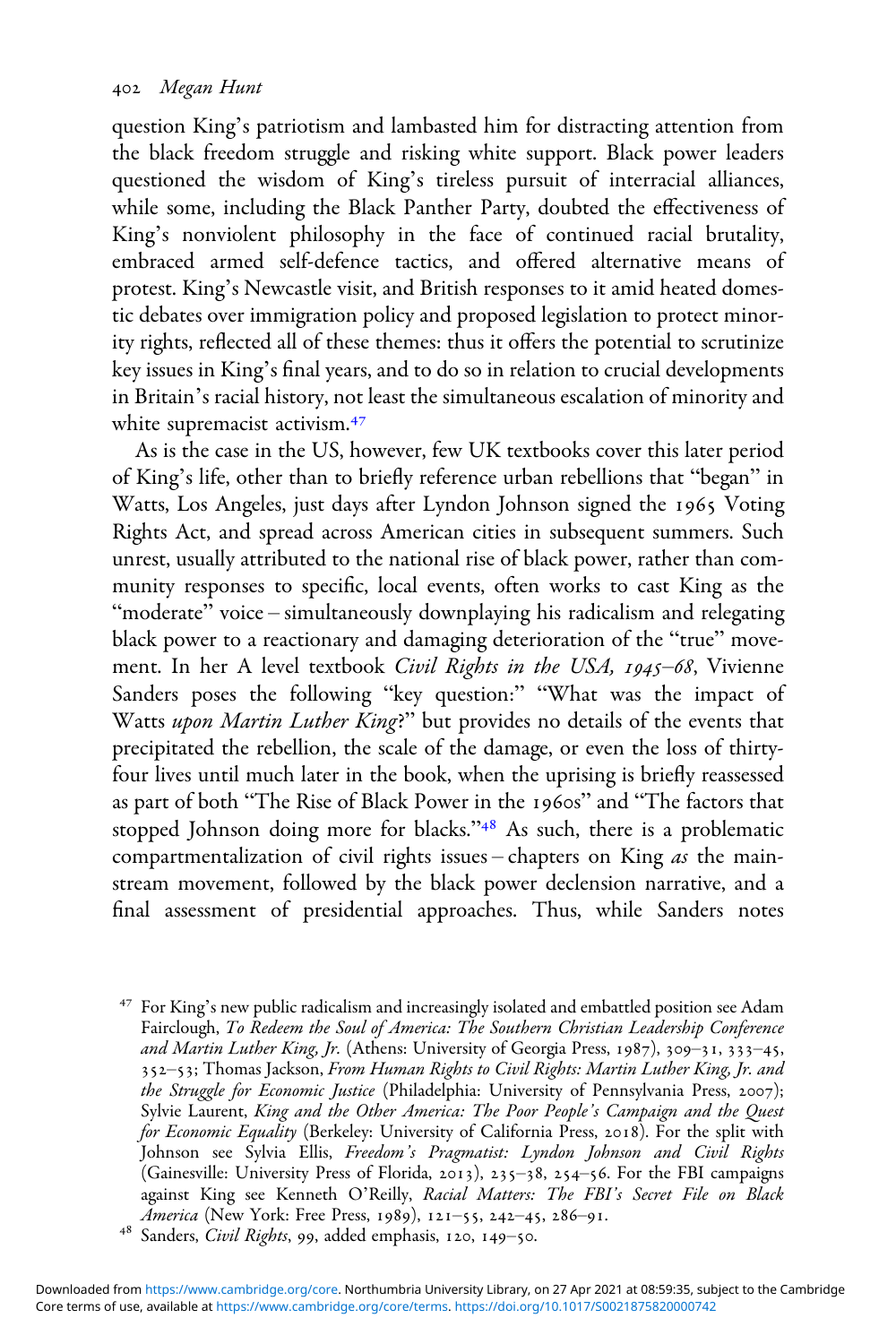King's assessment of the riots as "a class revolt," Watts serves only as a turning point in the dominant textbook narrative, in order to make sense of King's later disappointments in Chicago and explain the rise of "extremists" such as Stokely Carmichael.<sup>49</sup> "[S]erious rioting in Los Angeles gave a violently unpleasant foretaste of things to come," Paterson, Willoughby, and Willoughby write. "The civil rights movement had suddenly entered another phase."50

Consistently presented as the heroic early movement's more militant, more violent, less temperate descendent, "Black Power is often reduced," historian Peniel Joseph writes, "to symbols associated with its advocacy of self-defense (i.e., the Black Panthers)." The prominence of this narrative in public memory and popular culture, Joseph argues, "creates a situation in which the BPM [black power movement] can be conveniently blamed for the demise of the Civil Rights Movement, rather than being viewed as an alternative to the ineffectiveness of civil rights demands in critical areas of American life."<sup>51</sup> Recuperating the histories of civil rights activity outside the South, as well as what Joseph calls "the multilayered roots of Black Power-era radicalism," scholarly work by Timothy Tyson and Jeanne Theoharis, amongst others, complicates this crude dichotomy.<sup>52</sup> Yet such binaries endure in textbooks, and are reinforced by Hollywood films such as The Butler (Lee Daniels, ), which implies that black power attracted an angry, radical, and uncouth section of black society that was opposed to the further development of an interracial America and disrespectful of its elders.

<sup>&</sup>lt;sup>49</sup> Ibid., 99.<br><sup>50</sup> Paterson, Willoughby, and Willoughby, *Civil Rights*, 77. The authors never reveal that 34 people were killed in Watts, just that "14,000 troops were required to restore order and 4,000 people were arrested."

<sup>&</sup>lt;sup>51</sup> Peniel E. Joseph, "Toward a Historiography of the Black Power Movement," in Joseph, ed., The Black Power Movement: Rethinking the Civil Rights–Black Power Era (New York: Routledge, 2006),  $1-25$ , 3. Murch illustrates that many key Black Panthers actually repudiated the label Black Power, "and chose instead to emphasize the international, and ultimately 'intercommunal' nature of their organizing." Donna Murch, "When the Panther Travels: Race and the Southern Diaspora in the History of the BPP,  $1964-1972$ ," in Nico Slate, ed., *Black Power Beyond Borders: The Global Dimensions of the Black Power*<br>*Movement* (New York: Palgrave Macmillan, 2012), 57–78, 59.

 $52$  Joseph, 4. See Timothy B. Tyson, Radio Free Dixie: Robert F. Williams and the Roots of Black Power (Chapel Hill: University of North Carolina Press, 2001); Jeanne Theoharis, "Hidden in Plain Sight: The Civil Rights Movement outside the South," in Mathew Lassiter and Joseph Crespino, eds., *The Myth of Southern Exceptionalism* (New York: Oxford University Press, 2009), 49–73.

<sup>&</sup>lt;sup>53</sup> The Butler presents black power as a negative force, dividing black America after a time of great unity. See Eddie Glaude, "Princeton Professor Analyzes 'Lee Daniels' The Butler.' Radio Interview with Dean Richards," WGN Chicago, 20 Aug. 2013, [http://wgnradio.](https://wgnradio.com/2013/08/20/princeton-professor-analyzes-lee-daniels-the-butler) com/2013/08/20[/princeton-professor-analyzes-lee-daniels-the-butler.](https://wgnradio.com/2013/08/20/princeton-professor-analyzes-lee-daniels-the-butler) The Butler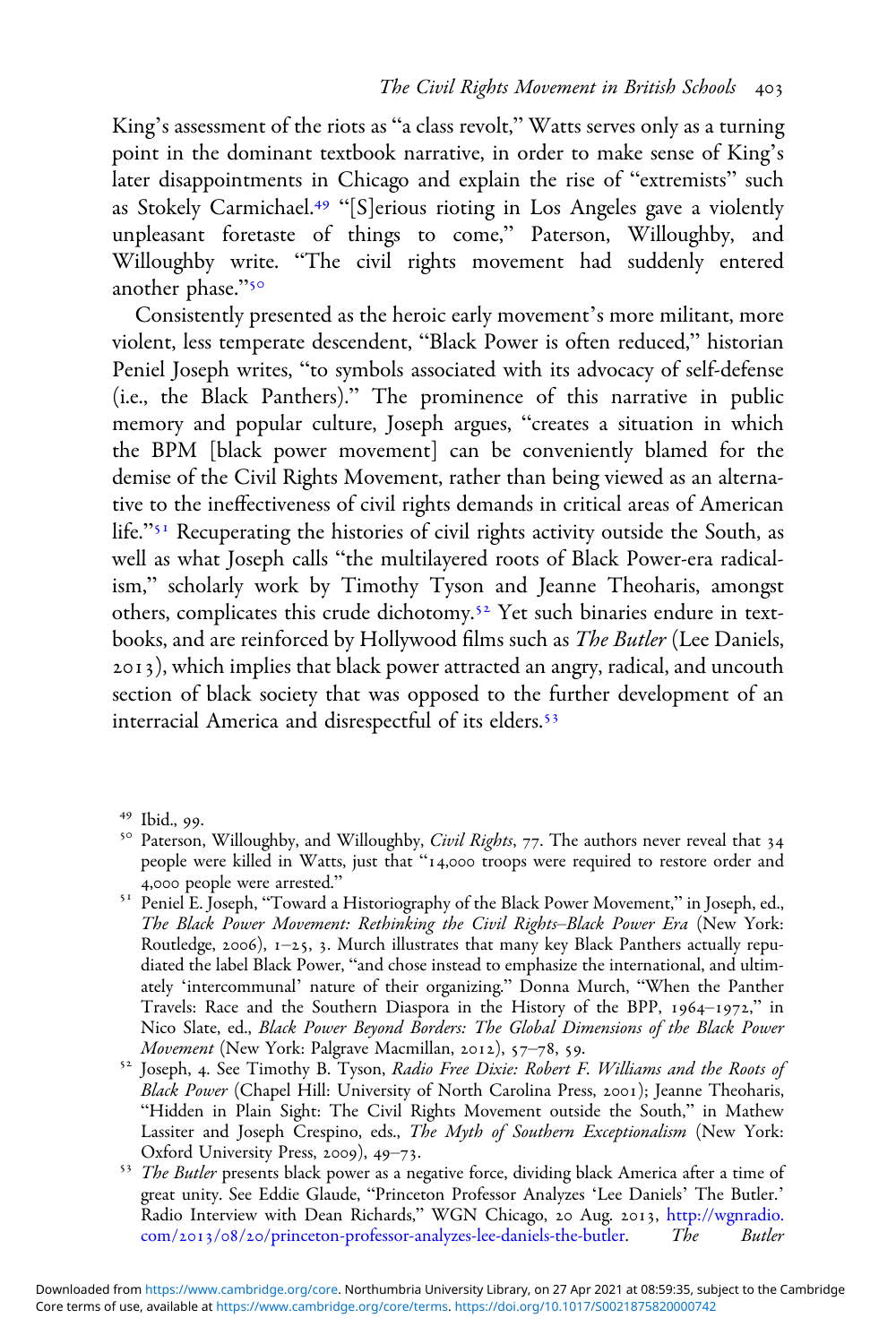### Megan Hunt

By the end of Sanders's chapter on King, she notes, "Within the southern context, King was a political radical who sought the vote for the disfranchised and a social radical who sought racial equality."<sup>54</sup> Such qualifiers are rare in a textbook committed, perhaps inevitably, to weighing King's contribution to the movement in the reductive "pros-and-cons" style of an A level exam essay. There is no place here for the fact that, as early as 1951, King had written how "American capitalism has seen its best days," no recognition of his commitment to confronting economic inequalities even during the early phase of his activism.<sup>55</sup> Likewise, the textbook devotes only a paragraph to King's criticisms of the Vietnam War (a conflict erroneously defined as beginning in 1965) and offers no real insight into the range of responses his antiwar stance generated.

It is not uncommon for the later chapters of King's life to be largely omitted from textbook narratives, as his demands for a drastic overhaul of American society and values raise difficult questions of both the past and the present. King had been radicalized by the movement itself, and by its bitter disappointments when faced with the limitations of white liberalism. As Julian Bond noted, King's

last years were marked by changes in black America's demands and white America's response. In 1955 in Montgomery, blacks had peacefully asked for seats at an abundant table; they could gain, and no one would lose. As the movement eliminated legal segregation and attacked segregation's legacy, demanding relief from the residual damage it continued to do, many whites began to believe blacks wanted the entire table for themselves.<sup>57</sup>

Such insight is far removed from the focus on a short but effective period of peaceful change currently propagated by school textbooks: a valorizing narrative, in which King led the US closer towards the nation it was destined to become. Indeed, since the moment of his assassination in April 1968, when Thomas Jackson argues white Americans set aside "their recent fear of King as a radical incendiary," the slain activist was frozen "as a moderate 'civil rights' leader appealing to the nation's highest ideals."<sup>58</sup> King's "I Have a

personifies this ideological divide through its protagonist Cecil Gaines (Forrest Whitaker), who struggles with and temporarily disowns his son Louis (David Oyelowo) during the latter's transition from peaceful nonviolent activist to black power advocate. See Megan Hunt, "'Southern by the Grace of God': Religion and Race in Hollywood's South since the 1960s," PhD diss., Northumbria University, 2016, 186–7, at [http://nrl.northumbria.](https://nrl.northumbria.ac.uk/32576/1/hunt.megan_phd.pdf)<br>ac.uk/32576/1/hunt.megan\_phd.pdf.  $^{54}$  Sanders, 105.

<sup>&</sup>lt;sup>55</sup> Martin Luther King, "Notes on American Capitalism," n.d. (1951), in *The Papers of Martin Luther King*, 435–36.

<sup>&</sup>lt;sup>57</sup> Julian Bond, "Remember the Man and the Hero, Not Just Half the Dream," Seattle Times, 3 April 1993, available at [http://old.seattletimes.com/special/mlk/perspectives/re](https://old.seattletimes.com/special/mlk/perspectives/reflections/bond.html)flections/<br>bond.html, accessed 4 Jan. 2018.

<sup>&</sup>lt;sup>58</sup> Jackson, From Human Rights to Civil Rights, 359.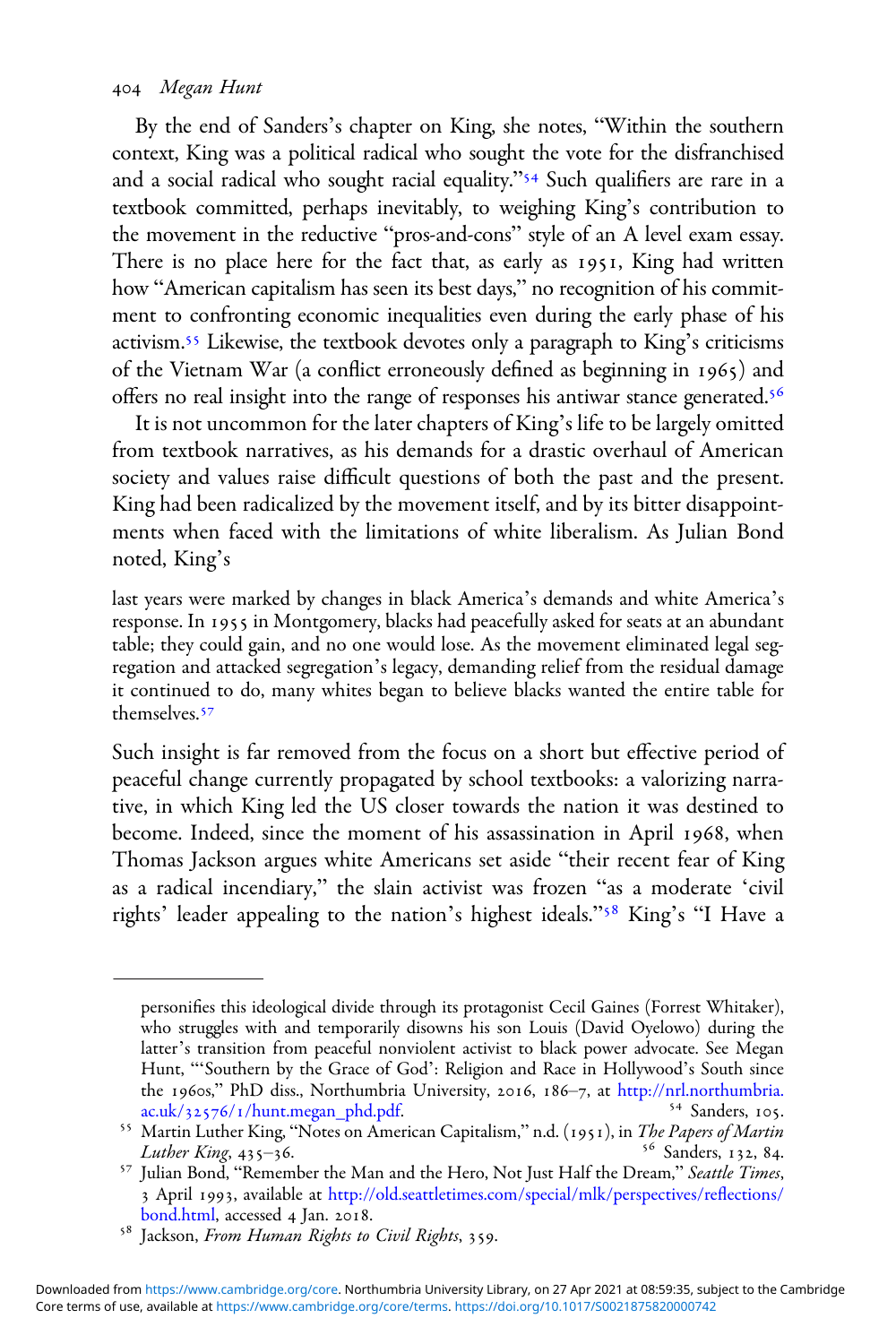Dream" speech, delivered from the Lincoln Memorial during the March on Washington for Jobs and Freedom in August 1963, became the central image and soundtrack of this vision of King. It was "King at his best," according to Sanders, because "the morality [of the March] could not be doubted."<sup>59</sup> It is never mentioned that the March, co-organized by eminent labour leader A. Philip Randolph and socialist intellectual Bayard Rustin, was for "Jobs and Freedom," reflecting a clear understanding that economic opportunity and racial equality were intimately connected. Textbooks also dedicate little, if any, attention to the frustrated militancy evident in the early sections of King's speech, when he implicitly indicted the Kennedy administration's failure to act forthrightly on civil rights and explicitly condemned a socioeconomic system in which "the Negro lives on a lonely island of poverty in the midst of a vast ocean of material prosperity."

Regularly presented as a powerless bystander to the turbulence of the late 1960s, King usually serves as a welcome reminder of what historian-activist Van Gosse calls the "'good' sixties," before his "dream" turned nightmare in the wake of black power, rioting, and the travesty of Vietnam.<sup>61</sup> In Montgomery, as in many campaigns during the late 1950s and early 1960s, King's image of respectability was consciously crafted.<sup>62</sup> But endorsing respectability was not merely an expedient performance; it helped shape and construct an image of the movement that cemented itself in public consciousness. As such, it contributed to the rejection and fear of other forms of black political organization, especially those that were not rooted in the church and/or nonviolence, or which posited radical solutions to deep systemic inequalities. Nowhere is this more evident than in the representation of Malcolm X, whose major role in the development of African American political thought and protest usually serves only to highlight King's putative moderation and render the latter more palatable as the embodiment of shared national values. In school textbooks, the two men and their ideas are regularly stripped of complexity, their common ground eroded, their respective efforts to build

<sup>&</sup>lt;sup>59</sup> None of the textbooks assessed for this article afford the March on Washington its full title – the March on Washington for Jobs and Freedom.

<sup>&</sup>lt;sup>60</sup> Martin Luther King, "I Have a Dream," 28 Aug. 1963, in James M. Washington, ed., I Have a Dream: Writings and Speeches that Changed the World (San Francisco: HarperSanFrancisco, 1992), 102–6.

<sup>&</sup>lt;sup>61</sup> Van Gosse, "Consensus and Contradiction in Textbook Treatment of the 1960s," Journal of American History, 82, 2 (Sept. 1995), 658–69.<br><sup>62</sup> Marisa Chappell, Jenny Hutchinson, and Brian Ward, "'Dress Modestly, Neatly ... as if

You Were Going to Church': Respectability, Class and Gender in the Montgomery Bus Boycott and the Early Civil Rights Movement," in Peter J. Ling and Sharon Monteith, eds., Gender and the Civil Rights Movement (New Brunswick, NJ: Rutgers University Press, 2004),  $69-100$ , 70-72.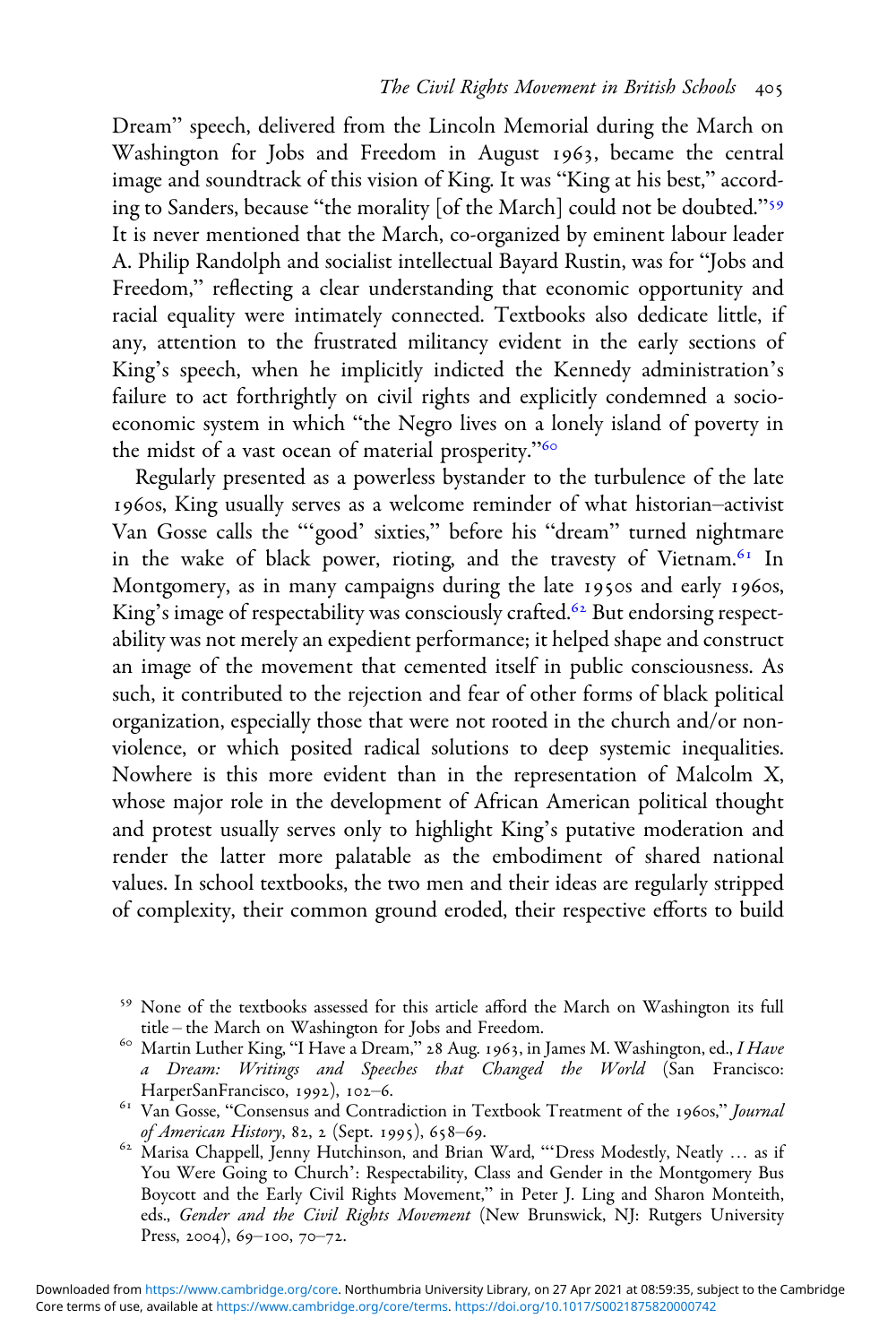international bonds forgotten, so that they can be conveniently presented as polar opposites.

In a manner that reflects the overly prescriptive nature of standardized assessments and mark schemes, UK students are frequently required to compare King and Malcolm X, to list differences between them, emphasizing King's middle-class southern and Christian background in contrast to Malcolm X's urban, working-class credentials and cachet among African Americans living in the "North" – an elastic term that is often a synonym for "cities" and usually encompasses anywhere not in the South, thereby flattening distinctions between, for example, the North East, the Mid-west and the West Coast.<sup>63</sup> "Martin Luther King and his civil rights successes in the South seemed irrelevant to blacks living in the poor areas of American cities," John Clare writes in GCSE textbook Modern World History, "where poverty, deprivation and unemployment were rife."<sup>64</sup> While Malcolm X did, of course, offer alternative visions of and pathways to African American liberation, and was undoubtedly more rooted in the urban North than was King, statements such as this falsely imply not only that the black South was entirely under King's influence, but also that it was largely middle-class. It also obscures the widespread rebellions that erupted in northern cities in the wake of King's assassination and which were, in part at least, reflections of his importance in those communities.

Such factual lacunae and interpretive flaws have a lasting impact on how students dichotomize the civil rights movement between the South and the North, a geographical error that also encourages the tendency to exaggerate the discontinuities between ostensibly civil rights struggles (associated with the South before 1965) and black power protests (associated with the post-1965 North).<sup>65</sup> In these constructions, King and Malcolm X form the basis for deceptively simple, value-laden comparisons, contributing to ideas of a misguided "descent" into black power. Malcolm's embrace of Islam, the evolution of his religious beliefs, and their impact on his political ideology and activism

 $63$  Murch, "When the Panther Travels," 60, argues that the internal migration of millions of Americans between 1940 and 1970 necessitates a diasporic approach to northern civil rights and black radicalism.<br>
<sup>64</sup> John Clare, AQA B: Modern World History (Oxford: Pearson/Heinemann, 2009), 229.<br>
<sup>65</sup> Works that challenge these dichotomies include Brian Purnell and Jeanne Theoharis, eds.,

with Komozi Woodard, The Strange Careers of the Jim Crow North: Segregation and Struggle Outside the South (New York: New York University Press, 2019); Thomas Sugrue, Sweet Land of Liberty: The Forgotten Struggle for Civil Rights in the North (New York: Random House, 2009); Matthew D. Lassiter and Joseph Crespino, eds., The Myth of Southern Exceptionalism (New York: Oxford University Press, 2010); Jeanne Theoharis and Komosi Woodard, eds., Freedom North: Black Freedom Struggles outside the South,  $1940 - 1980$  (New York: Palgrave Macmillan, 2003).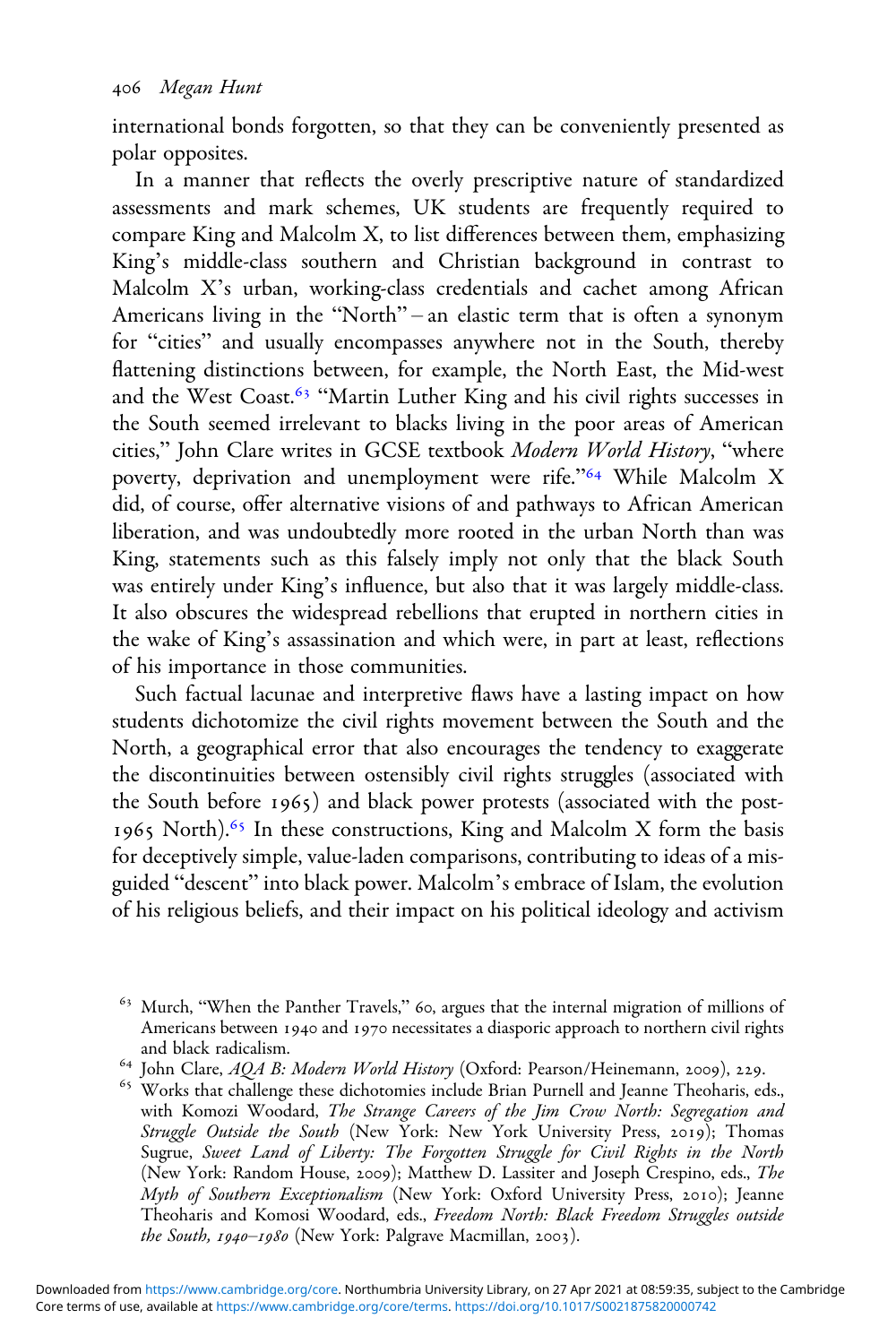are rarely given much attention in this framework. Nor is the fact that his assassination in 1965 prevented his engagement with the formal adoption of black power that Stokely Carmichael first popularized in 1966. Malcolm's influence on Carmichael and other black power radicals is undisputed. But the frequency with which students assume that Malcolm X was physically present for this "new" wave of protest reveals their repeated exposure to a factually problematic as well as intellectually unsophisticated timeline. The refusal to view King and Malcolm as individuals whose ideas and activism evolved and occasionally overlapped obscures their shared understanding of an international system of white supremacy historically rooted in colonialism and empire, and sustained by the workings of global capitalism. Like their American counterparts, British textbook authors have found little room to explore this common intellectual and often transnational ground. Moreover, they are also largely reluctant to engage with what Gosse provocatively describes as "one of the hardest facts about the sixties: when it came to nonwhite activists, national, state, and local government agencies engaged in systematic oppression."<sup>66</sup>

### IV

Considerable work has been undertaken by historians, educational specialists, and sociologists to document King's legacy in the US, while geographers have discussed his memory as embodied in the particular (street names and municipal buildings) and the global (his vision of an interconnected Beloved Community).<sup>67</sup> Similarly, much has been written about what Thomas Jackson calls "the plasticity of the King icon," which enabled President Ronald Reagan "to turn King into a color-blind opponent of racial 'quotas'

<sup>&</sup>lt;sup>66</sup> Gosse, 663.<br><sup>67</sup> See Aldridge, "The Limits of Master Narratives"; Wills, "Some People Even Died"; Lewis V. Baldwin and Rufus Burrow Jr, eds., The Domestication of Martin Luther King Jr.: Clarence B. Jones, Right-Wing Conservatism and the Manipulation of the King Legacy (Eugene, OR: Cascade Books, 2013); Derek H. Alderman, "School Names as Cultural Arenas: The Naming of US Public Schools after Martin Luther King, Jr.," Urban Geography, 7, 2 (2013), 601-26; Alderman, "Street Names and the Scaling of Memory: The Politics of Commemorating Martin Luther King, Jr within the African American Community,' Area, 35, 2 (June 2003),  $163-73$ ; Joshua F. J. Inwood, "Searching for the Promised Land: Examining Dr Martin Luther King's Concept of the Beloved Community," Antipode, 41, 3 (2009), 487-508; Lewis V. Baldwin and Paul R. Dekar, eds., "In an Inescapable Network of Mutuality:" Martin Luther King, Jr. and the Globalization of an Ethical Idea (Eugene, OR: Cascade Books, 2013).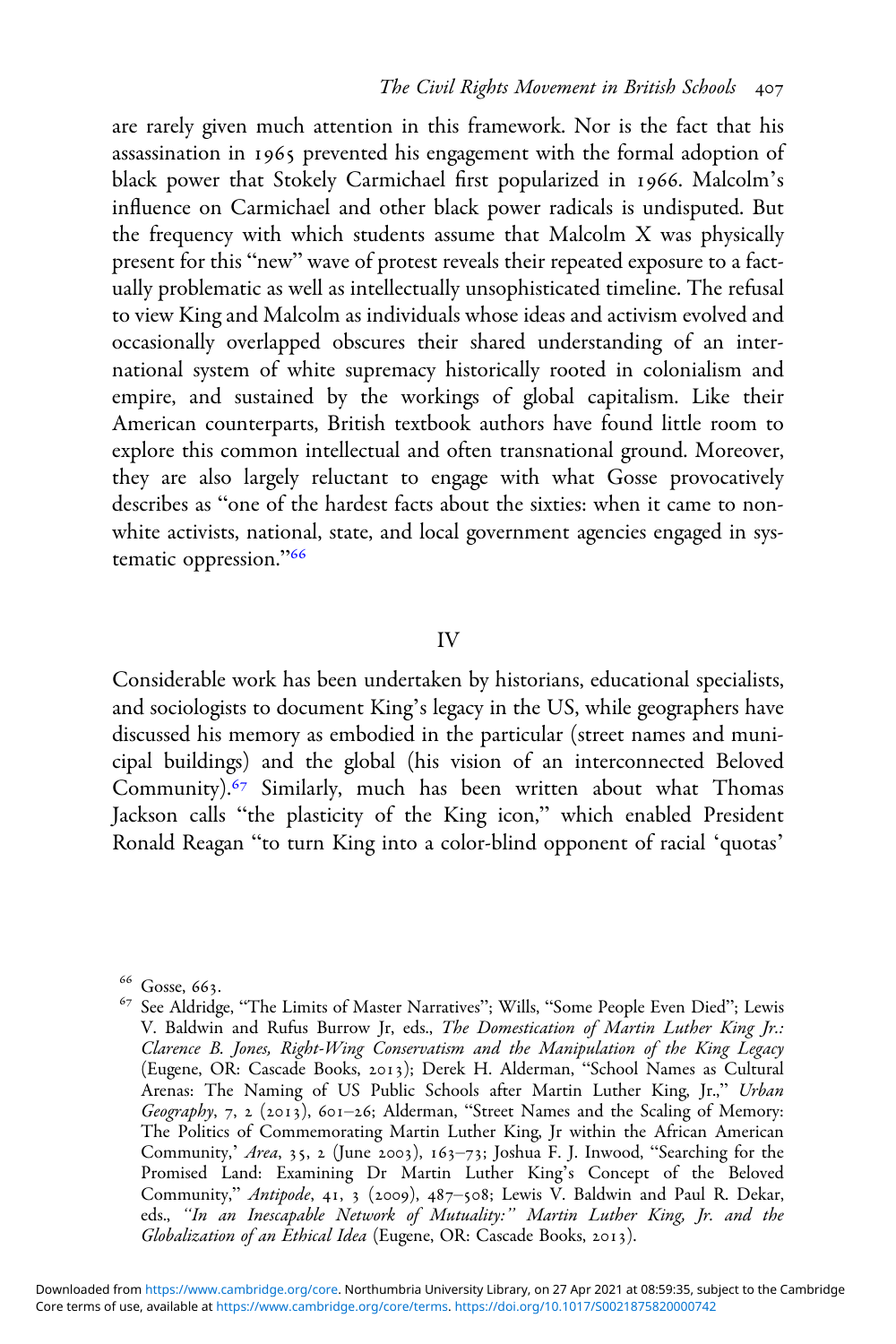and affirmative action."<sup>68</sup> The civil religion that has absorbed King has long been used "as a tool of social cohesion and political legitimation," Jana Weiss writes.<sup>69</sup> Yet, as Ward observes, "despite a flourishing literature on race and the construction of social memory in the US, [scholars] have paid relatively little attention to international efforts to commemorate the African American freedom struggle," or to the ways in which its legacy circulates beyond America.

The scramble to define King's "meaning" and legacy have the most acute political consequences in the US, where civic pride and national identity are often rooted in ideas of the country as an ever-improving, ultimately perfectible nation, ideas frequently challenged by the manifest persistence of racial inequalities and injustice. King "was a man who wrested justice from the heart of a great country," Reagan observed on the first King Day public holiday in 1986, "And he succeeded because that great country had a heart to be seized."<sup>71</sup> But King's legacy and enduring global celebrity have consequences for contemporary discussions of race all over the world. In Why I'm No Longer Talking to White People about Race, Reni Eddo-Lodge's best-selling 2017 treatise on the overt and subtle manifestations of white supremacy in modern Britain, the author explicitly refers to King on four occasions. She draws attention to concurrent but largely forgotten events in the UK that echoed King's rhetoric and tactics, such as the 1963 Bristol Bus Boycott, and recalls the "American-centric educational displays and lesson plans" she encountered in school – her only formal introduction to black history before university. Most tellingly, Eddo-Lodge, a black British woman, discusses the correspondence she received from white people, who used King's words "in attempts to prove to me that my work is misguided, that I am doing it wrong." Recounting King's speech at the 1963 March on Washington for Jobs and Freedom, Eddo-Lodge's British critics informed her that "Martin Luther King, Jr. wanted a world in which people were not judged on the colour of their skin, but on the content of their character." Discussing the white backlash to ideas of "safe spaces" for people of colour to discuss problems and strategies for change, Eddo-Lodge suggests that

 $68$  Jackson, From Civil Rights to Human Rights, 360-61. See also, Ronald Turner, "The Dangers of Misappropriation: Misusing Martin Luther King, Jr.'s Legacy to Prove the Colorblind Thesis," *Michigan Journal of Race & Law*, 2, 1 (1996), 101-30.

<sup>&</sup>lt;sup>69</sup> Jana Weiss, "Remember, Celebrate, and Forget? The Martin Luther King Day and the Pitfalls of Civil Religion," *Journal of American Studies*, 53, 2 (May 2019), 428–48, 432.

<sup>&</sup>lt;sup>70</sup> Ward, Martin Luther King in Newcastle upon Tyne, 14. A recent exception is Sokol, The Heavens Might Crack. See also Alan Rice, Creating Memorials, Building Identities: The Politics of Memory in the Black Atlantic (Liverpool: Liverpool University Press, 2010).

<sup>&</sup>lt;sup>71</sup> President Ronald Reagan quoted in Peter Goldman, "Dr. Kins Last Victory," Newsweek, 27 Jan. 1986, 16.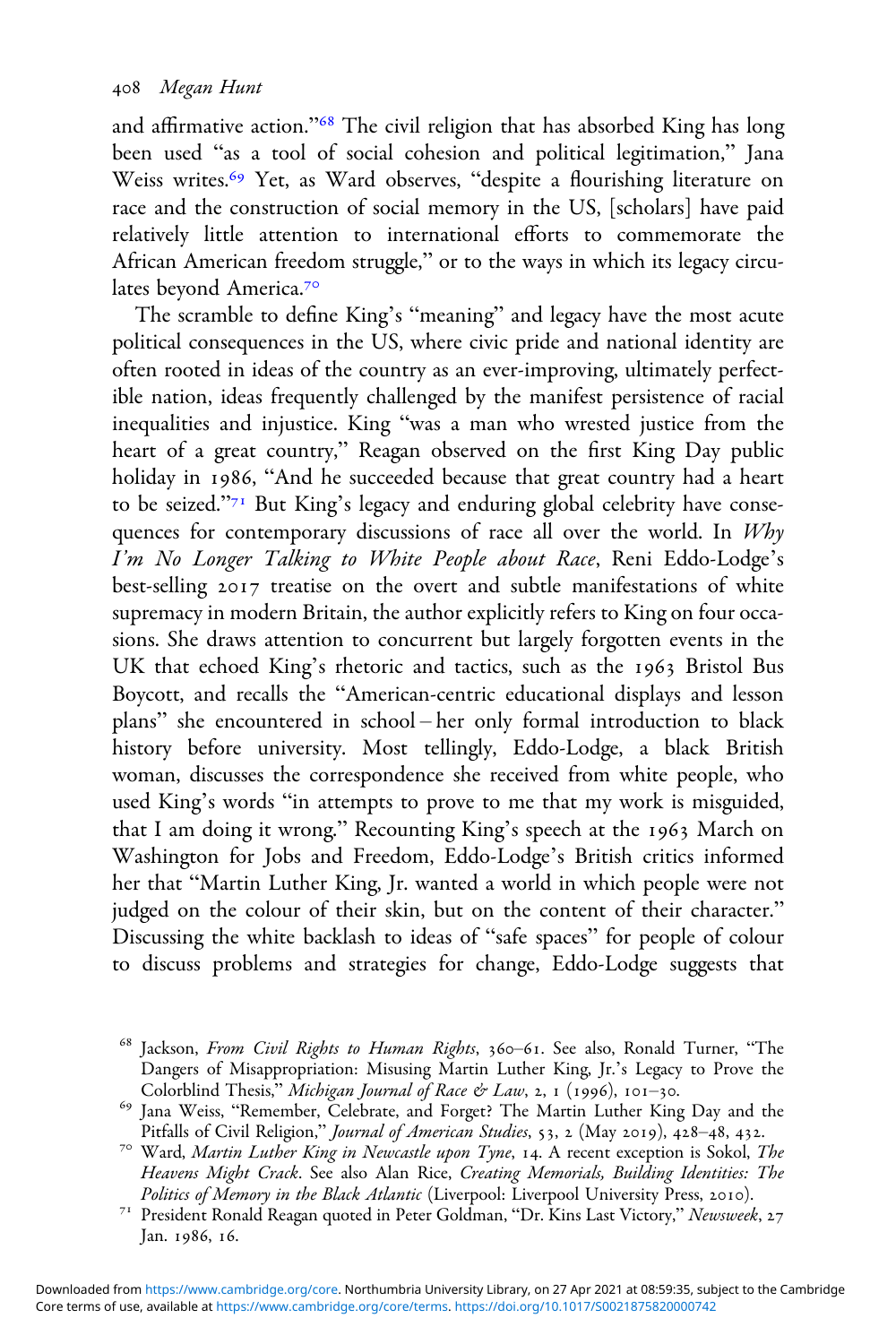King's words are now being used "to mean that *white* people should not be judged on the colour of their skin. That the power of whiteness as a race should not be judged."

In the 2018 paperback edition of her book, Eddo-Lodge reflected on its initial success and the conversations it provoked. Despite quoting King's 1963 "Letter from Birmingham Jail" at length in her original text to illustrate King's "grave disappointment with the white moderate … more devoted to 'order' than to justice," Eddo-Lodge was met with further declarations from whites that "Martin Luther King Junior would never approve of [her] work."<sup>73</sup> Using a reductive, highly selective rendering of King's legacy to admonish the work and viewpoint of one of the most influential black voices in modern Britain, Eddo-Lodge's critics demonstrate just how readily King's legacy is coopted by conscious and unconscious defenders of white privilege on both sides of the Atlantic. British historian David Olusoga, himself of mixed racial heritage, describes Eddo-Lodge's book as "a retreat, a place of greater safety, where black people go for confirmation that their lived experiences are not a fantasy, a place they go in an effort to remain sane."<sup>74</sup> That white critics repeatedly used King's decontextualized and dimly understood words to challenge the significance of such a profound and insightful piece of work demonstrates that how King is taught has enormous political ramifications beyond the US.

Further complicating this issue are complaints from many black commentators who echo Eddo-Lodge's concern that attempts to acknowledge black culture within British schools are often disproportionately centred on the African American experience. "An American-centric understanding of black history and identity makes Black History Month in the UK something like looking into a broken mirror," wrote Yomi Adegoke in The Guardian in October 2017. "You see yourself reflected within its fragments and the shards create a picture, though the whole thing is distorted." British children are more likely to learn about the Black Panther Party of Oakland, California than about South London's Black British Panthers, Adegoke continued, reflecting a wider critique of Britain's education system and its failure to educate students, black and white alike, on the legacy of slavery, colonialism,

<sup>&</sup>lt;sup>72</sup> Reni Eddo-Lodge, *Why I'm No Longer Talking to White People about Race* (London: Bloomsbury, 2018), 28, 1, 100–1, original emphasis.

<sup>&</sup>lt;sup>74</sup> David Olusoga, "We Risk Losing Slices of Our Past if We Don't Root Out Racism in Our Universities," The Guardian, 21 Oct. 2018, at [www.theguardian.com/commentisfree/](https://www.theguardian.com/commentisfree/2018/oct/21/we-risk-losing-slices-of-our-history-if-we-dont-root-out-racism-in-our-unversities)2018/ oct/[/we-risk-losing-slices-of-our-history-if-we-dont-root-out-racism-in-our-unversities](https://www.theguardian.com/commentisfree/2018/oct/21/we-risk-losing-slices-of-our-history-if-we-dont-root-out-racism-in-our-unversities), accessed 26 May 2020.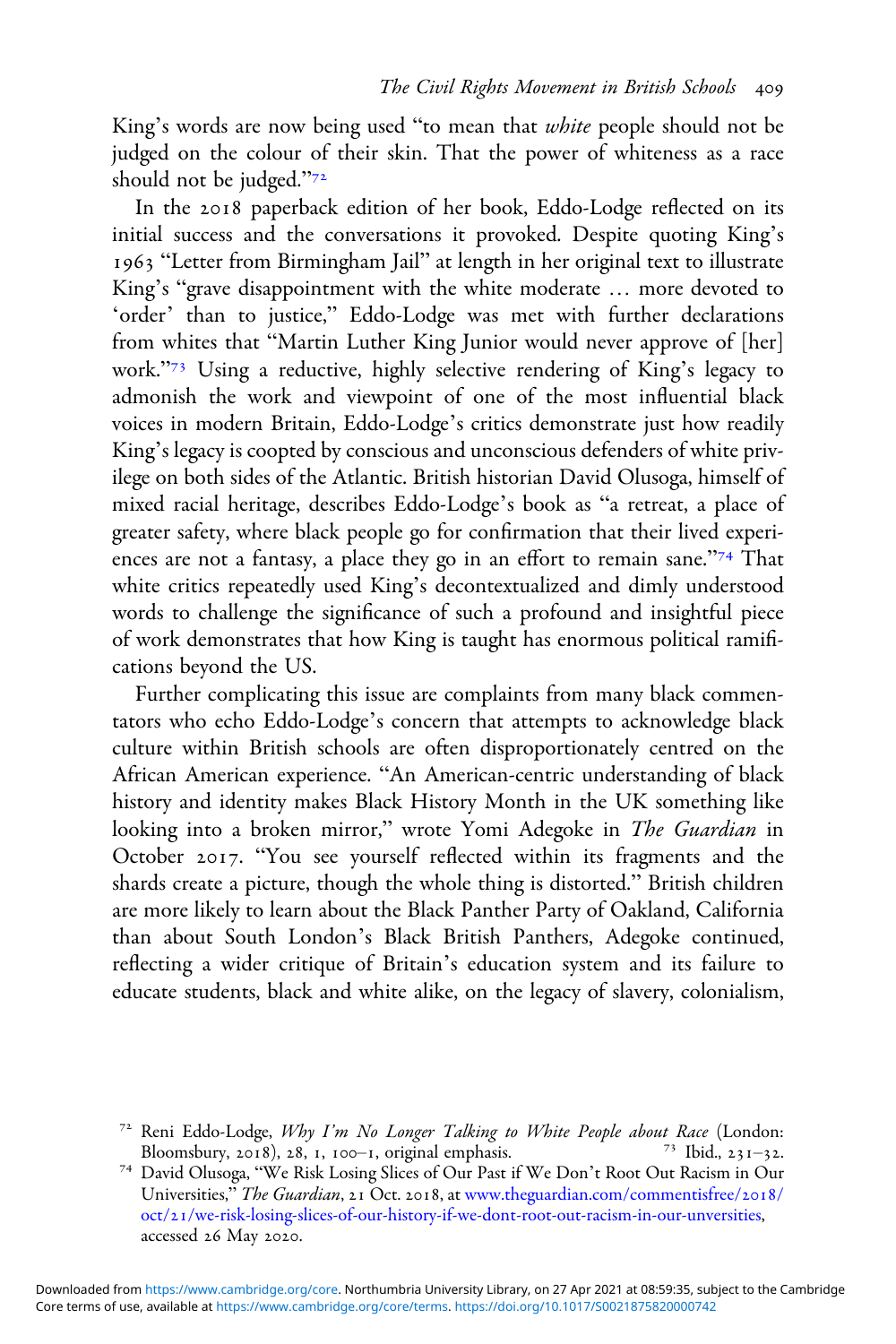and racism in modern Britain.<sup>75</sup> "Personal engagement is much more likely when the students are themselves encouraged through history teaching to have a sense of their own personal identity and their place in the world," the Historical Association, the UK's leading historical charity, reported in , while Nardia Foster has condemned how British schools often account for "black history" purely through the American civil rights movement.<sup>76</sup> Perhaps most alarmingly, the Historical Association also noted, "In an all-white school, little black history may be taught at all on the grounds that there are no black pupils to whom it would be relevant."

In the wake of such concerns, addressing the misrepresentation of Martin Luther King Jr. in British schools may appear incidental, secondary to a more urgent debate over how to teach more and better black British history. When reflecting on how little she knew of black British history, Reni Eddo-Lodge writes of being "kept ignorant."<sup>78</sup> Without question, black British history and culture deserve a much more conspicuous place in the UK school curriculum, as they do in the media and public life. The erasure, or marginalization, of that history contributes to the kind of mystified or distorted history that, as James Loewen points out, "usually signifies a continuing injustice in the present, like racism."<sup>79</sup> Recent scandals involving the UK government's shocking mistreatment of the Windrush generation are testament to what April-Louise Pennant and Nando Sigona have called a "contested history of settlement, integration and exclusion" in which the rights and claims to "Britishness" of nonwhites are routinely questioned and sometimes denied. As Pennant and Sigona argue, the fact that the seventieth anniversary of the *Empire Windrush's* 1948 arrival from the Caribbean coincided with the deportation or detention of some of those who had arrived as British subjects and citizens decades ago, plus news that the Black Cultural Archive (which stands in Windrush Square, Brixton) faced closure due to lack of funding, "calls into question how much their

<sup>&</sup>lt;sup>75</sup> Yomi Adegoke, "It's Black History Month – and at Last We're Celebrating British Heroes," The Guardian, 17 Oct. 2017, at [www.theguardian.com/commentisfree/](https://www.theguardian.com/commentisfree/2017/oct/16/black-history-month-british-culture-identity?CMP=share_btn_tw)2017/ oct/16[/black-history-month-british-culture-identity?CMP=share\\_btn\\_tw,](https://www.theguardian.com/commentisfree/2017/oct/16/black-history-month-british-culture-identity?CMP=share_btn_tw) accessed 28

Nov. 2017.<br><sup>76</sup> The Historical Association, *T.E.A.C.H.: Teaching Emotive and Controversial History*, *3–19* (London: The Historical Association, 2007), 4; Nardia Foster, Out of Slavery: Learning<br>about the History of British Black Caribbean People (Bristol: Redcliffe, 2004), 6.

<sup>&</sup>lt;sup>77</sup> The Historical Association, 15. This reflects the SPLC's findings from the US, in which southern states, and those with large African American populations, tended to require more formal learning about the civil rights movement. <sup>78</sup> Eddo-Lodge, 54.

<sup>&</sup>lt;sup>79</sup> James Loewen, "Preface: Lies My Teacher Told Me in the Age of Alternative Facts," in Loewen, Lies My Teacher Told Me (New York: The New Press, 2018), xi-xx, xx.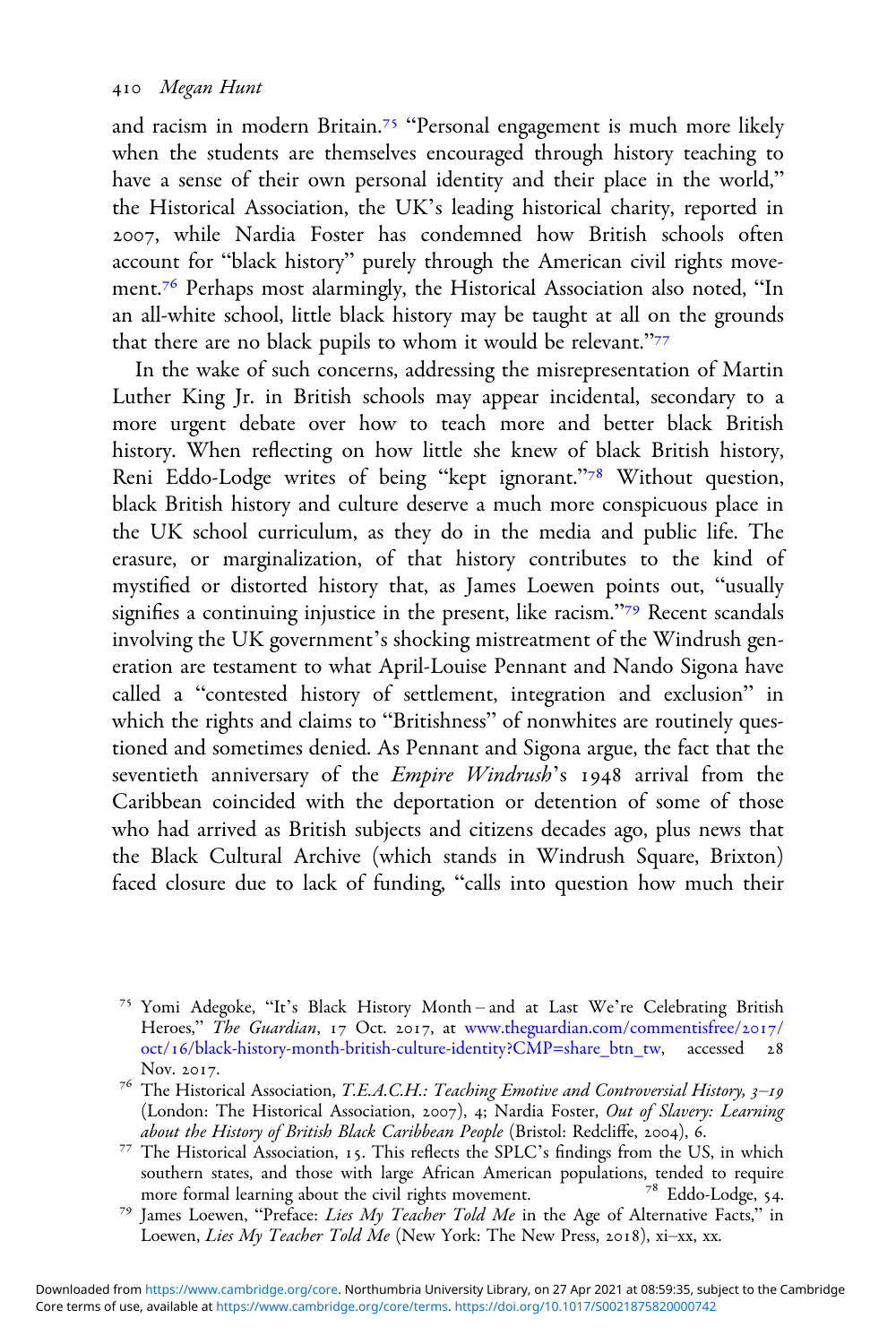presence, sacrifices and contributions are valued in Britain."<sup>80</sup> Citing Britain's "bout of amnesia," seventy years after "plead[ing] with its Commonwealth subjects to come to work and rebuild the country," Pennant and Sigona laid blame squarely on the inadequacies of the curriculum. "It's very rare that the contributions and histories of black people in Britain – which go back way further than  $1948$  – are incorporated or acknowledged within the curriculum," they write, noting that the arrival of the *Empire Windrush* was only introduced to (non-compulsory) history specifications in 2013. Even then, to focus on the arrival of the Windrush implies that Britain was exclusively white before 1948 and that those on board were overwhelmingly welcomed, rather than being, in many cases, the targets of racist abuse and discrimination.<sup>81</sup>

Official interest in issues of race in Britain's schools has traditionally focussed on rectifying alleged attainment gaps among students from different racial groups, rather than addressing the inadequacies of curriculum content. Thus Kehinde Andrews criticizes policymakers for "embracing the idea that it was the children who were 'underachieving'."<sup>82</sup> The UK Black Supplementary Schools Movement, which has provided additional education at the grass roots since the 1960s, reflects this frustration. Founded to promote pride in and awareness of black history and culture, Black Supplementary Schools simultaneously help students "to succeed using the tools and

80 April-Louise Pennant and Nando Sigona, "Black History Is Still Largely Ignored, 70 Years after Empire Windrush Reached Britain," The Conversation, 21 June 2018, at [https://the](https://theconversation.com/black-history-is-still-largely-ignored-70-years-after-empire-3windrush-reached-britain-98431)[conversation.com/black-history-is-still-largely-ignored-](https://theconversation.com/black-history-is-still-largely-ignored-70-years-after-empire-3windrush-reached-britain-98431)-years-after-empire-windrush[reached-britain-](https://theconversation.com/black-history-is-still-largely-ignored-70-years-after-empire-3windrush-reached-britain-98431)98431, accessed  $27$  June 2018. In December 2018 the BCA received a  $£200,000$  interim payment from the Department for Digital, Culture, Media & Sport after more than 100 Members of Parliament signed a letter urging the government to commit funds to the archive, which had received Heritage Lottery Funding since 2014. Sally Weale, "London's Black Cultural Archives get  $\tilde{E}$ 200,000 Stopgap Funding for Survival," The Guardian, 13 Dec. 2018, at [www.theguardian.com/uk-news/](https://www.theguardian.com/uk-news/2018/dec/13/london-black-cultural-archives-gets-thousands-stop-gap-funding-for-survival-heritage)2018/dec/13/ [london-black-cultural-archives-gets-thousands-stop-gap-funding-for-survival-heritage,](https://www.theguardian.com/uk-news/2018/dec/13/london-black-cultural-archives-gets-thousands-stop-gap-funding-for-survival-heritage) accessed  $27$  June  $2019$ . The significance of the archive was made clear when it emerged that the Home Office had destroyed the landing cards of thousands of Commonwealth migrants in 2009, thus eradicating the evidence of their legal arrival in Britain between  $1947$  and 1971. The BCA argued that such documents should have been passed on to them when they were no longer "needed" by the central government. "BCA exists to ensure the preservation of this history," it announced, "as our remit is to preserve the narratives of the people." Quoted in Eleanor Rose, "Black Cultural Archives Urge Government to Hand Over Important Documents to Avoid Second Windrush Fiasco, Bosses Claim," Evening Standard, 20 April 2018, at [www.standard.co.uk/news/uk/black-cultural-archives-urge-gov](https://www.standard.co.uk/news/uk/black-cultural-archives-urge-government-to-hand-over-important-documents-to-avoid-second-windrush-a3819081.html)[ernment-to-hand-over-important-documents-to-avoid-second-windrush-a](https://www.standard.co.uk/news/uk/black-cultural-archives-urge-government-to-hand-over-important-documents-to-avoid-second-windrush-a3819081.html)3819081.html, accessed 8 Nov. 2018.

 $82$  Kehinde Andrews, "Why Britain's Schools Are Failing to Tackle Racism," The Guardian, 12 Aug. 2015, at [www.theguardian.com/commentisfree/](https://www.theguardian.com/commentisfree/2015/aug/12/racism-schools-government-reforms-targets)2015/aug/12/racism-schools-gov[ernment-reforms-targets](https://www.theguardian.com/commentisfree/2015/aug/12/racism-schools-government-reforms-targets), accessed 28 Nov. 2017.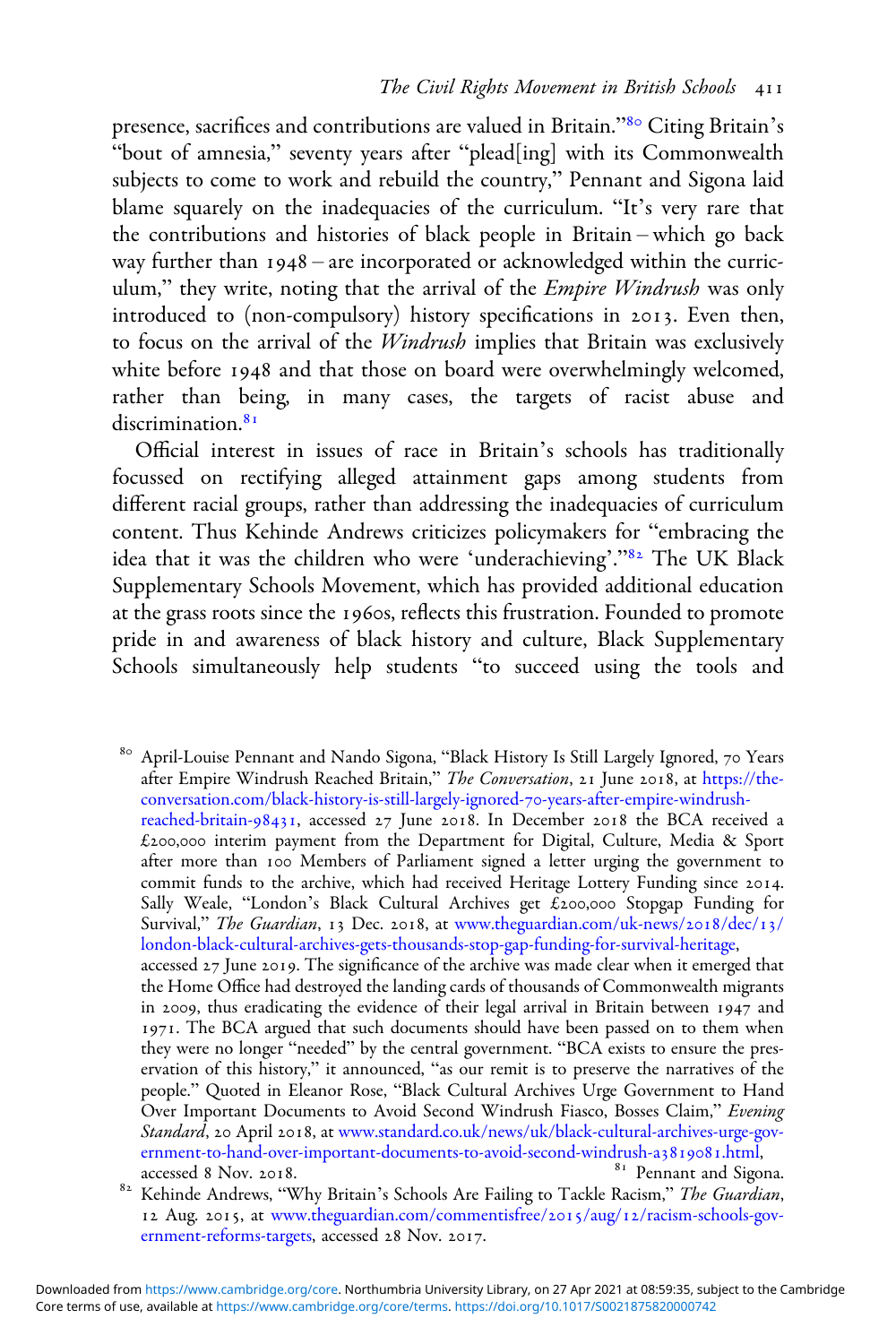assessment strategies they would encounter in mainstream education."<sup>83</sup> Andrews notes that the teaching of black history within these schools has always drawn on a "[d]iasporic politics that connects the students and teachers to an international politics and identity." Andrews names Marcus Garvey, Malcolm X, and Nelson and Winnie Mandela as key figures for the Supplementary Schools, concluding that "the general teaching of black history was focussed on the global Diaspora and how those experiences influenced Britain."

Perhaps, then, the problem is less that there is too much attention given to King and the African American freedom struggle in mainstream British schools, and rather that these topics are rarely presented in any meaningful way alongside equivalent – and often interconnected – struggles in the UK, the British Empire, or, later, the Commonwealth. While many of the modular options available to secondary students in the UK theoretically offer considerable opportunities to discuss the contemporary importance of historical topics and issues, the Historical Association reported that the vast majority "do not *require* any connection [to be] made with the present."<sup>85</sup> The US civil rights movement too often becomes "the story of the struggle against racism," Eddo-Lodge writes, "eclipsing the black British story so much that we convince ourselves that Britain has never had a problem with race."<sup>86</sup> Racism is therefore projected as a peculiarly American problem, evident still in staggering inequality, mass incarceration, debates over Confederate monuments and, most recently, widespread uprisings in response to continued police brutality and a presidency that is openly hostile to minorities. Yet there are clearly comparable and concurrent flashpoints throughout British history and contemporary politics that could and should be better probed in classrooms across the UK. To do so would encourage students to draw links between global manifestations of racism, and the legacies of slavery throughout the Atlantic World; it would challenge assumptions that "Britain does not have the same deep rooted problems as the US did," as one British university student put it when quizzed about the value of studying the African American freedom struggle.<sup>87</sup>

<sup>&</sup>lt;sup>83</sup> Kehinde Andrews, *Resisting Racism: Race, Inequality, and the Black Supplementary School Movement* (London: Institute of Education Press, 2013), 18.

<sup>84</sup> Kehinde Andrews, "The Problem of Political Blackness: Lessons from the Black

Supplementary School Movement," *Ethnic and Racial Studies*, 39, 11 (2016), 2060–78, 2071.<br>
<sup>85</sup> The Historical Association, 13, added emphasis.<br>
<sup>86</sup> Eddo-Lodge, 55, added emphasis.

<sup>&</sup>lt;sup>87</sup> Here, a student was answering the question "What relevance do you think studying MLK and/or the civil rights movement may have for modern Britain?" For further information on this informal, anonymous survey, see the affiliation note.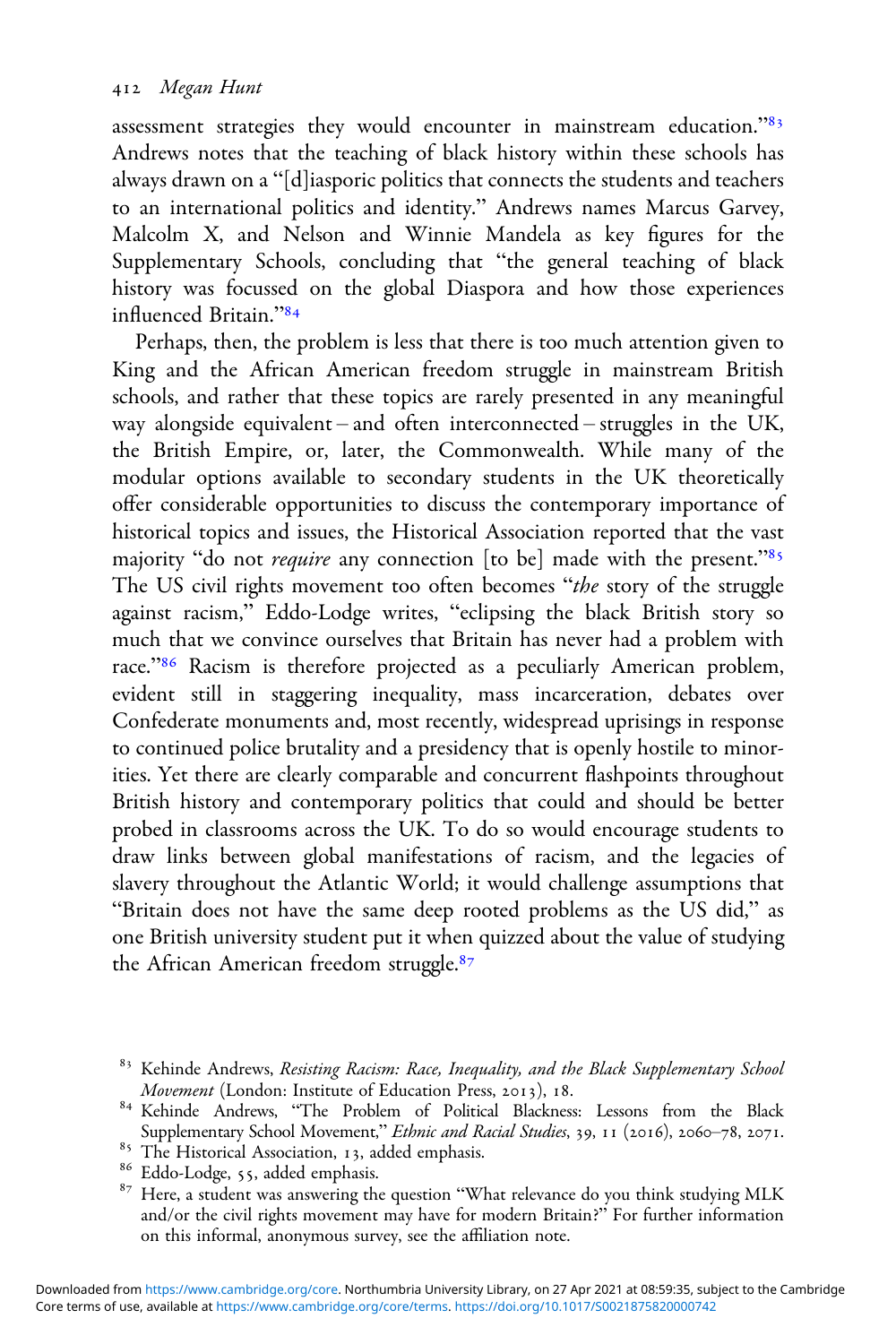None of the "standard" curricula or textbooks consulted for this article made any attempt to link King or the African American civil rights movement to events in the UK during the 1950s and 1960s – a pivotal period in the development of modern Britain that shaped its racial present.<sup>88</sup> This ignores transatlantic visits by high-profile African American leaders including King and Malcolm X, but also the importance of transnational activist networks and exchanges of ideas in the development of British antiracism, and civil rights and black power groups. While these groups often adopted the rhetoric, tactics, and symbolism of the American groups that inspired them, their composition and priorities reflected the specific issues they faced in the UK, as well as British conceptions of what it meant to be "black" at that time – a term that often encompassed those of Indian or Pakistani origin as well as those from the West Indies and Africa. "America was not the starting point of this exchange, nor Britain the final destination," Stephen Tuck writes.<sup>89</sup> Rooting his analysis in Malcolm  $X$ 's 1964 speech at the University of Oxford, Tuck concludes that the British activists and organizations that conversed with, invited and celebrated African American civil rights and black power leaders invite us to "de-center the United States in the study of the modern global anti-racist struggle."<sup>90</sup> In this context, the imperative is not to omit study of the African American freedom struggle, but rather to place it within a wider story of racial discrimination and efforts to resist it throughout the world, including the UK. While the distinctiveness of civil and human rights struggles in various locales at particular historic moments needs to be acknowledged, they did not happen in isolation. Their intertwined histories help shed light on the underlying structural coordinates of racial, gender, economic, and many other kinds of social inequality around the world and on the diverse movements that have emerged to confront them.

Opportunities for teachers to explore these connections exist, but the resources to assist them are sparse. The Black Curriculum syllabus provides teacher training and materials on twelve varied topics, from the influence of Caribbean music in the UK to contemporary issues around migration and deportation.<sup>91</sup> Assembly plans developed for Black History Month 2019 by Historians of the Twentieth Century United States (HOTCUS) showcase

<sup>&</sup>lt;sup>88</sup> In a rare and fleeting reference to the influence of African anticolonial struggles on King, Sanders, Civil Rights, 73, notes that "African Americans were fascinated by the emergence of independent African nations," and that King attended independence celebrations in Ghana, along with Vice President Richard Nixon, Adam Clayton Powell, and A. Philip Randolph.

 $89$  Stephen Tuck, "Malcolm X's Visit to Oxford University: US Civil Rights, Black Britain, and the Special Relationship on Race," American Historical Review, 118, 1 (Feb. 2013), 76–103, 82.<br><sup>90</sup> Ibid., 80. <sup>91</sup> See [www.theblackcurriculum.com/ourcurriculum,](https://www.theblackcurriculum.com/ourcurriculum) accessed 3 June 2020.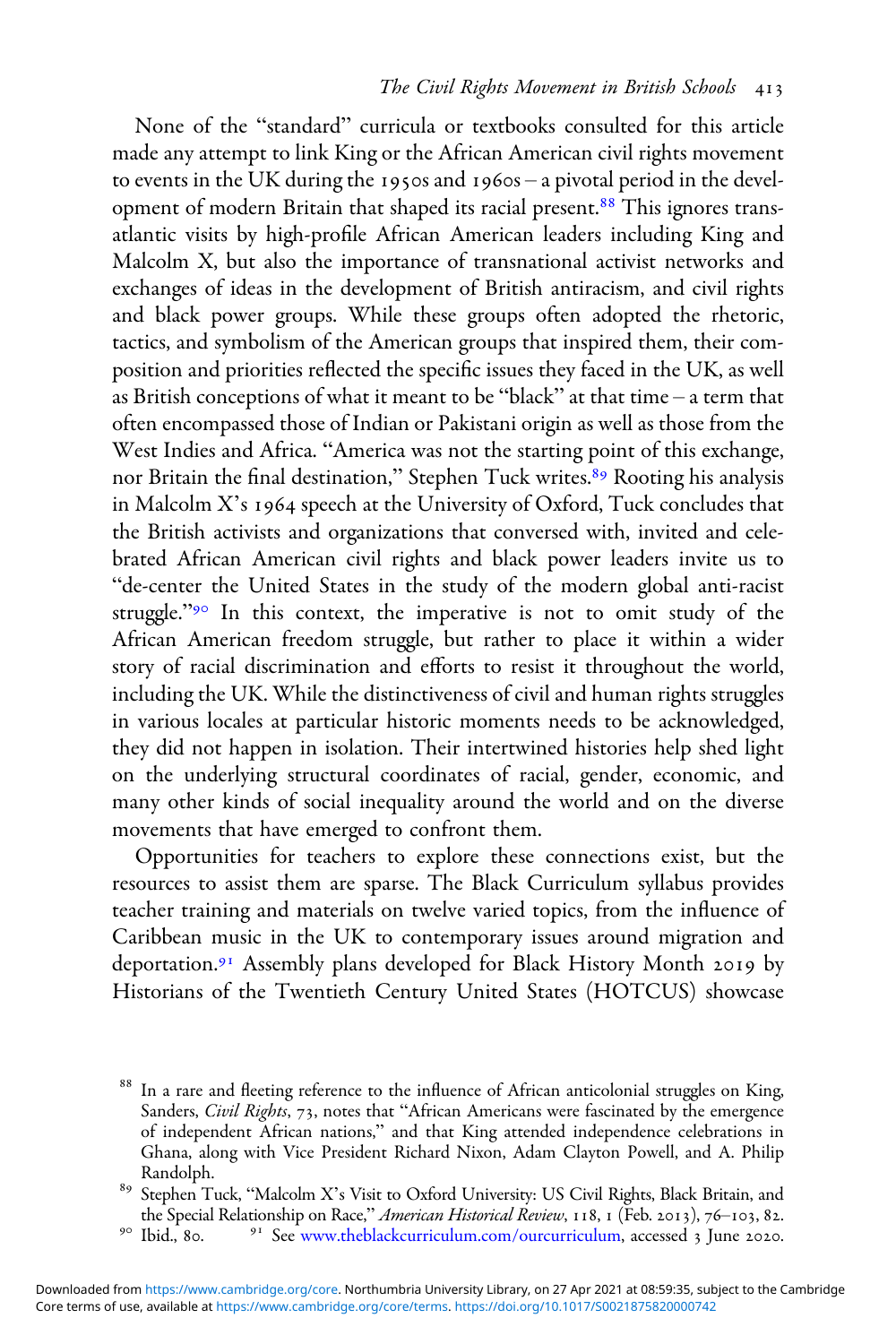King's visit to Newcastle, as well as connections between the Montgomery bus boycott, the March on Washington and the Bristol bus boycott.<sup>92</sup> A teaching pack created with schoolteachers as part of Freedom City 2017 provides materials that illuminate, rather than obscure, King's radicalism and encourage students to interrogate its significance in modern Britain.<sup>93</sup> Older online resources from the UK National Archives document British responses to the African American civil rights movement, including telegrams sent from the British Embassy in Washington DC, advising politicians in London of the situation in the American South. Documents available date from until King's assassination in 1968, providing a valuable window into British diplomatic responses to the unfolding racial crisis in the US.<sup>94</sup> As well as demonstrating global connections, these resources encourage engagement with what Loewen calls "the raw materials of history" – the primary sources from which textbooks so often insulate students.<sup>95</sup> Each document is supplemented with discussion questions or exercises for students to complete, some of which encourage students to write newspaper reports from a British perspective utilizing the information in the sources. Not replicated in textbooks or curricula, only a highly proactive teacher or student would be likely to find and utilize these invaluable resources.

The teaching materials on King most readily available to UK teachers predominantly exist in history and religious studies curricula and textbooks, augmented by resources created by charities and individual teachers, some of which are available for download via the TES (previously known as the Times Educational Supplement) website. Like the National Archives resources, these materials are not necessarily reflective of official educational policy, but they offer further frameworks for understanding King's significance and legacy in UK schools. Indeed, the extent to which these materials reflect or diverge from the dominant presentation of King in textbooks and curricula is indicative of the various forces that compete to shape King's legacy in Britain. Educational antiracism charities, for example, use King as a springboard for discussions of race in contemporary society, and are often more invested in an ongoing dialogue about equality and social justice than are "standard" history texts. For example, True Tube, a BAFTA-winning media charity, offers an assembly plan for schools wishing to mark Martin Luther King Day in the UK, which "outlines a brief history of Martin Luther

<sup>&</sup>lt;sup>92</sup> See <https://hotcus.org.uk/diversity-and-inclusion/black-history-month-assembly-materials>, accessed 2 Oct. 2019.

<sup>&</sup>lt;sup>93</sup> See <https://research.ncl.ac.uk/martinlutherking/activities/mlkinuk>, accessed 26 May 2020.<br><sup>94</sup> See "Martin Luther King and the Civil Rights Movement," Heroes and Villains, The

National Archives, at [www.nationalarchives.gov.uk/education/heroesvillains/g](https://www.nationalarchives.gov.uk/education/heroesvillains/g6)6, accessed  $27$  June 2018.  $35$  Loewen, Lies My Teacher Told Me (1996), 16.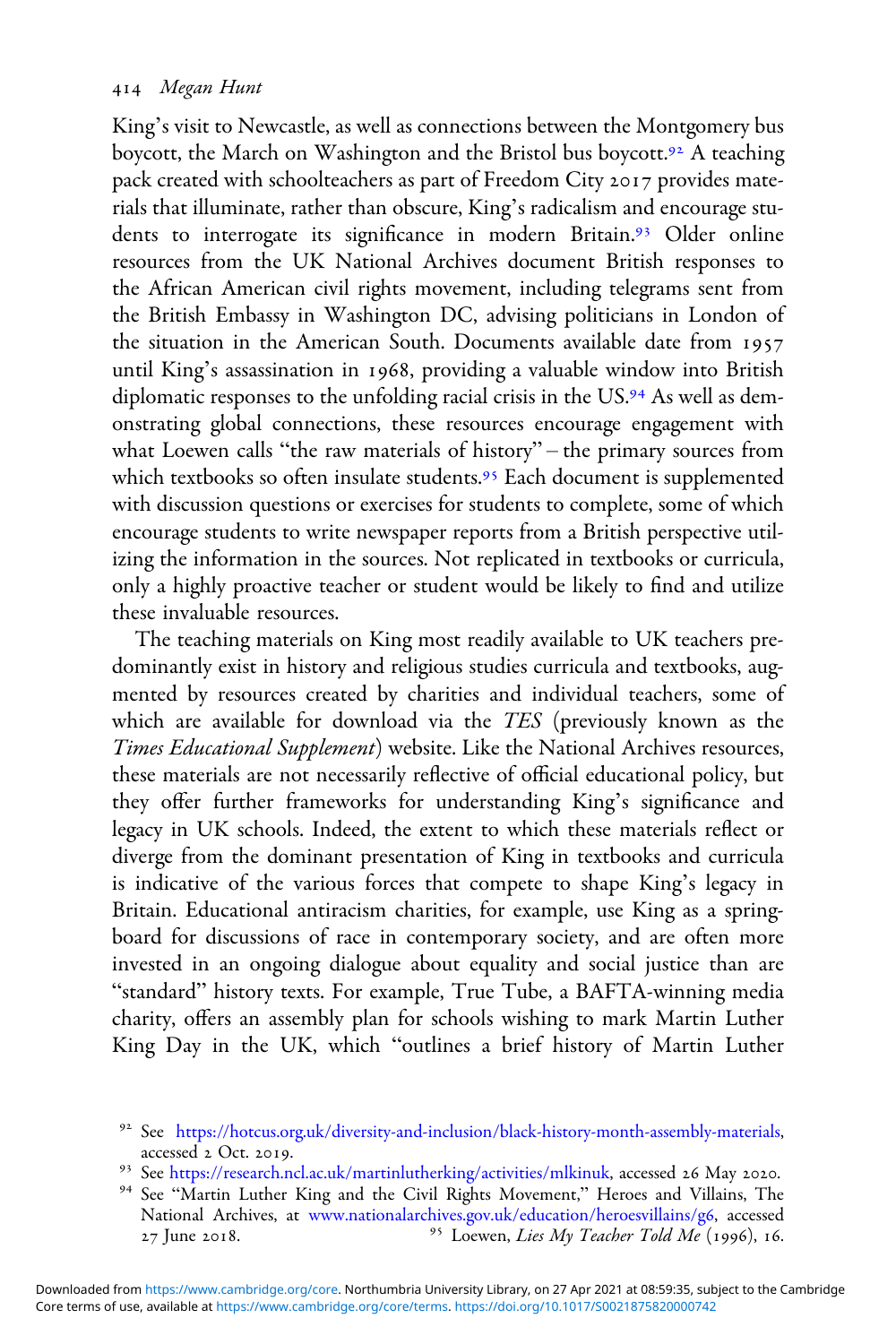King's work and asks if discrimination still exists in British society." Concluding with a video that explores racial profiling, this assembly also examines the 1994 murder of Stephen Lawrence and the findings of the subsequent MacPherson inquiry, which found institutional racism at the heart of London's Metropolitan Police.<sup>96</sup> These resources use King's legacy to explore enduring problems of race in Britain, and to encourage students to offer their voices for change.

Show Racism the Red Card (SRTRC), another antiracism charity, coordinated screenings of the 2014 film Selma, Ava DuVernay's depiction of the 1965 voting rights campaign in Selma, Alabama, as part of the Into Film Festival, which enables students and teachers to engage with cinema in new and educational ways. While some lucky school groups attended special screenings to supplement their studies and stimulate debate, additional resources were published on the Into Film website for use by any teachers or schools.<sup>97</sup> As well as prompting students to think about the contemporary implications and legacies of the events depicted in Selma, the resources encourage cinema literacy, urging students to consider how King is presented, not simply in terms of characterization, dialogue and plotline, but also through music, camera angles, and setting.<sup>98</sup> As such, these resources encourage students to analyse and critique cinematic representations of history, and to question the decisions and underlying power dynamics that profoundly shape the creation of popular memory and memorialization – key components of contemporary historiographical debate and valuable tools for an engaged citizenry. Materials and initiatives like this, however, are very much the exception.

#### $\overline{V}$

Academics seldom engage with the specifics of what is being taught in schools, although university instructors often spend a good deal of time filling in historical gaps, correcting factual errors, and exposing interpretive oversimplifications that their students bring with them from school. That is important, necessary, and perhaps inevitable work, given the pressures on teachers and the difficulties involved in keeping up with the literature in their field.

<sup>&</sup>lt;sup>96</sup> True Tube, *Stop and Search Me*, Film and Assembly Plan (2010), at [www.truetube.co.uk/](https://www.truetube.co.uk/film/stop-and-search-me?tab=film)<br>film/stop-and-search-me?tab=film, accessed 22 Nov. 2018.

<sup>&</sup>lt;sup>97</sup> State-funded schools can join the Into Film Club for free, where they have access to thousands of titles and related-resources. For Selma-specific resources see [www.into](https://www.intofilm.org/resources/10)film.org/ [resources/](https://www.intofilm.org/resources/10)10. For an account of the SRTRC screenings of Selma see [www.theredcard.](https://www.theredcard.org/news/2015/11/04/selma-screening)<br>org/news/2015/11/04/selma-screening, both accessed 23 July 2018.

<sup>&</sup>lt;sup>98</sup> Into Film, "Civil Rights on Film: Selma Assembly," at www.intofi[lm.org/resources/](https://www.intofilm.org/resources/10)10; Into Film, "Selma: Film Guide," at [https://](https://www.intofilm.org/resources/187)www.intofi[lm.org/resources/](https://www.intofilm.org/resources/187)187, both accessed 23 July  $2018$ .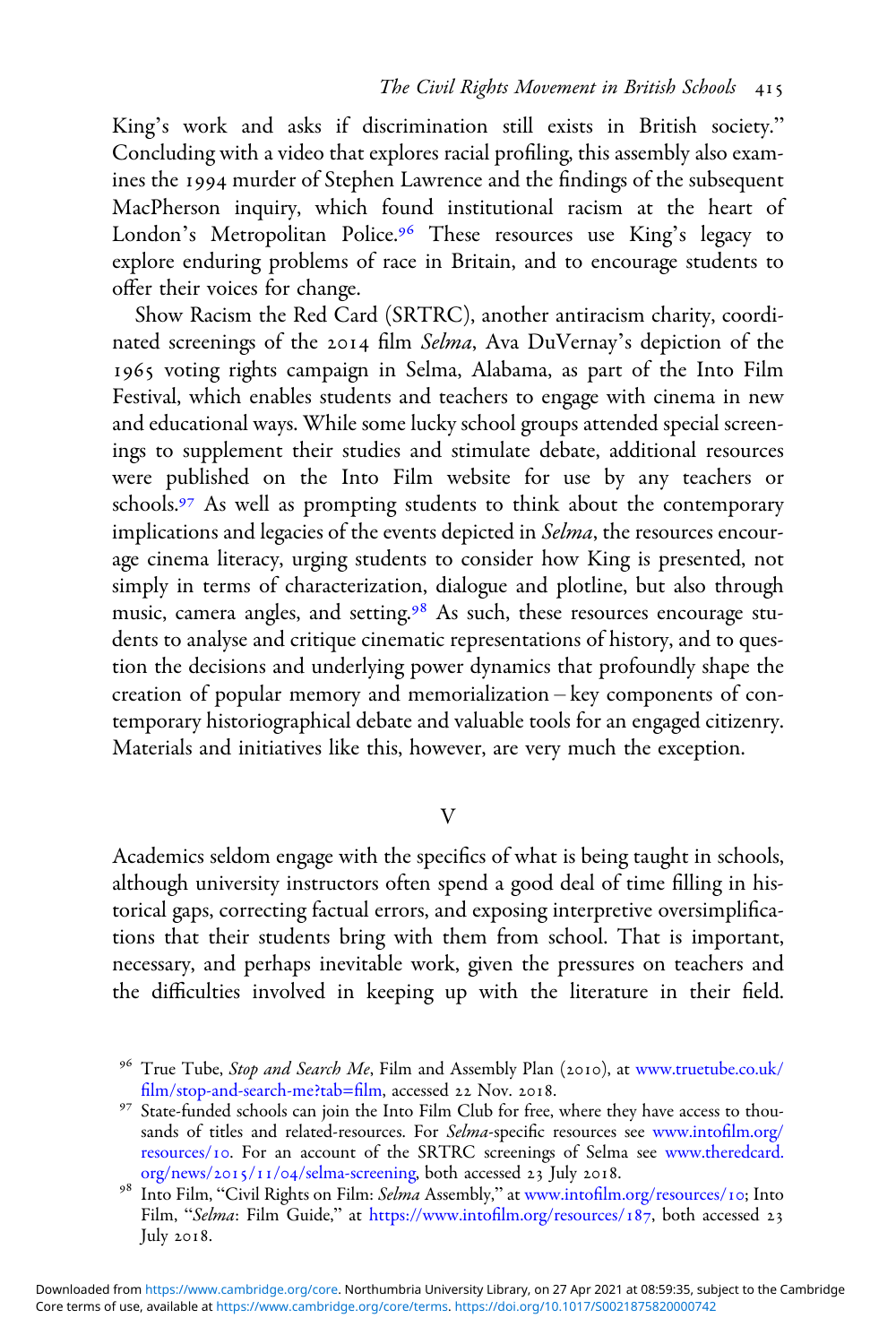Rather than seeing this as a necessary evil, or as an additional chore in their own busy schedules, however, university teachers might do well to think of this more positively. They are, after all, uniquely positioned to bridge the gap between what is popular and taught in schools and the latest scholarship.

That historical study has become increasingly politicized in recent years should raise significant questions for historians of the US working in the UK, as well as for those interested in memory and race in a British context. It is encouraging to see that, even as teachers face more restrictions on their time and resources, they still elect to mark King's life and legacy in assemblies and other settings where they have more freedom. King's legacy and celebrity offer a significant opportunity to introduce students to struggles for racial justice in Britain and its empire, documenting how transnational networks of solidarity were fostered against historic patterns of prejudice and discrimination. King's life and legacy are also profoundly important in their own right, as demonstrated by the ways in which selective, decontextualized soundbites from King's career have been used to question and undermine the work of prominent black British authors interested in opening up difficult national conversations on race. In short, King's legacies matter outside the United States, and, as political and ideological battles rage over how best to define, appropriate, and deploy his memory, academic historians would do well to work with those involved with public education, to offer better, more nuanced, and more internationally relevant introductions to King, the African American freedom struggle, and the global fight for human rights and social justice to which they contributed.

Ultimately, then, this article poses a range of interlocking questions about how racial histories are and might be taught and presented to the British public, including highly impressionable schoolchildren growing up in a multicultural, globally connected society. The challenge is to teach King and the modern US freedom struggle better and more comprehensively, but it is also to provide histories of race and racism that remain sensitive to the distinctiveness of particular locales, groups, institutions, and contexts, while also being attentive to transnational forces of oppression, solidarity, and resistance. These are important challenges. Perhaps counterintuitively, however, given that the substantive focus of this article is on how a more nuanced, explicitly transnational approach to King and the civil rights movement can illuminate the history of British race relations, the biggest challenge is to promote the teaching of black British history in its own right and on its own terms. Instead of relying on the African American freedom struggle to provide an all-too-rare rare glimpse of nonwhite history in British classrooms, there should be proper coverage of black British history – ideally a coverage that explores its manifold connections to other global histories, including, but not limited to, the African American experience.